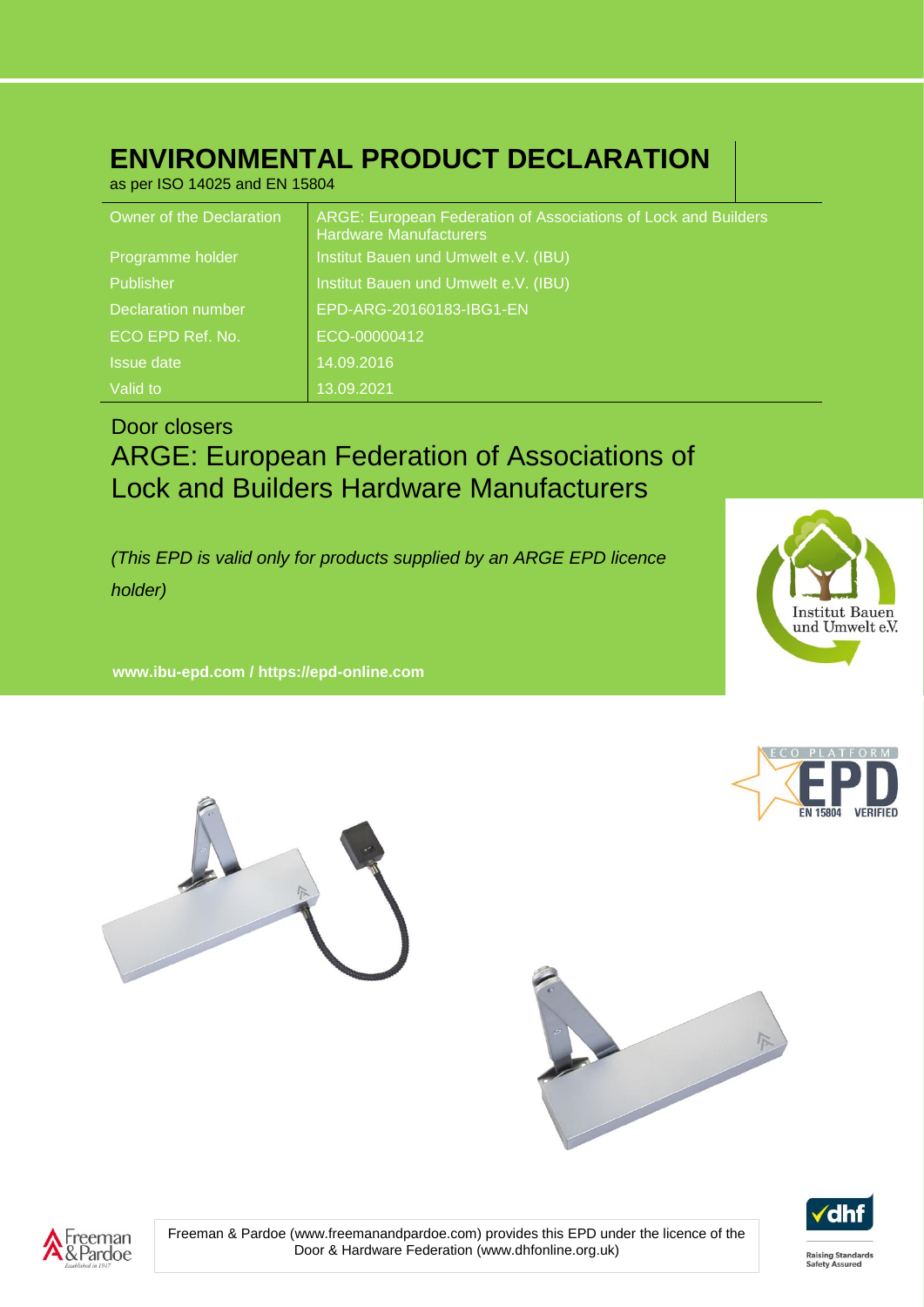

**Raising Standards Safety Assured** 

## **FREEMAN & PARDOE PRODUCTS COVERED BY DOOR CLOSERS EPD**

This EPD (Door Closers) is valid for the following products and product lines supplied by Freeman & Pardoe Ltd, Arden Forest Industrial Estate, Tything Rd, Alcester, B49 6ES:

> Arrow 303 Door Closer Arrow 325 Door Closer Arrow 324 Cam Door Closer Arrow 434 Door Closer Arrow 516 Door Closer Arrow 603/4/5/6 Door Closer Arrow 613/4/5/6 Door Closer Arrow 623/4/5/6 Door Closer Arrow 633/4/5/6 Door Closer Arrow 324 Electro Cam Hold Open Door Closer Arrow BM3S Door Closer Arrow BM3SE Door Closer

Name: Miss Sarah Bevan Signature: Signature:

Date: 12 October 2017

42 HEATH STREET | TAMWORTH | STAFFORDSHIRE | B79 7|H

 $\bigcup$  01827 52337 **₩ww.dhfonline.org.uk**  $\boxdot$  info@dhfonline.org.uk

Door & Hardware Federation Registered in England No. 2537077 VAT No. 240 1122 34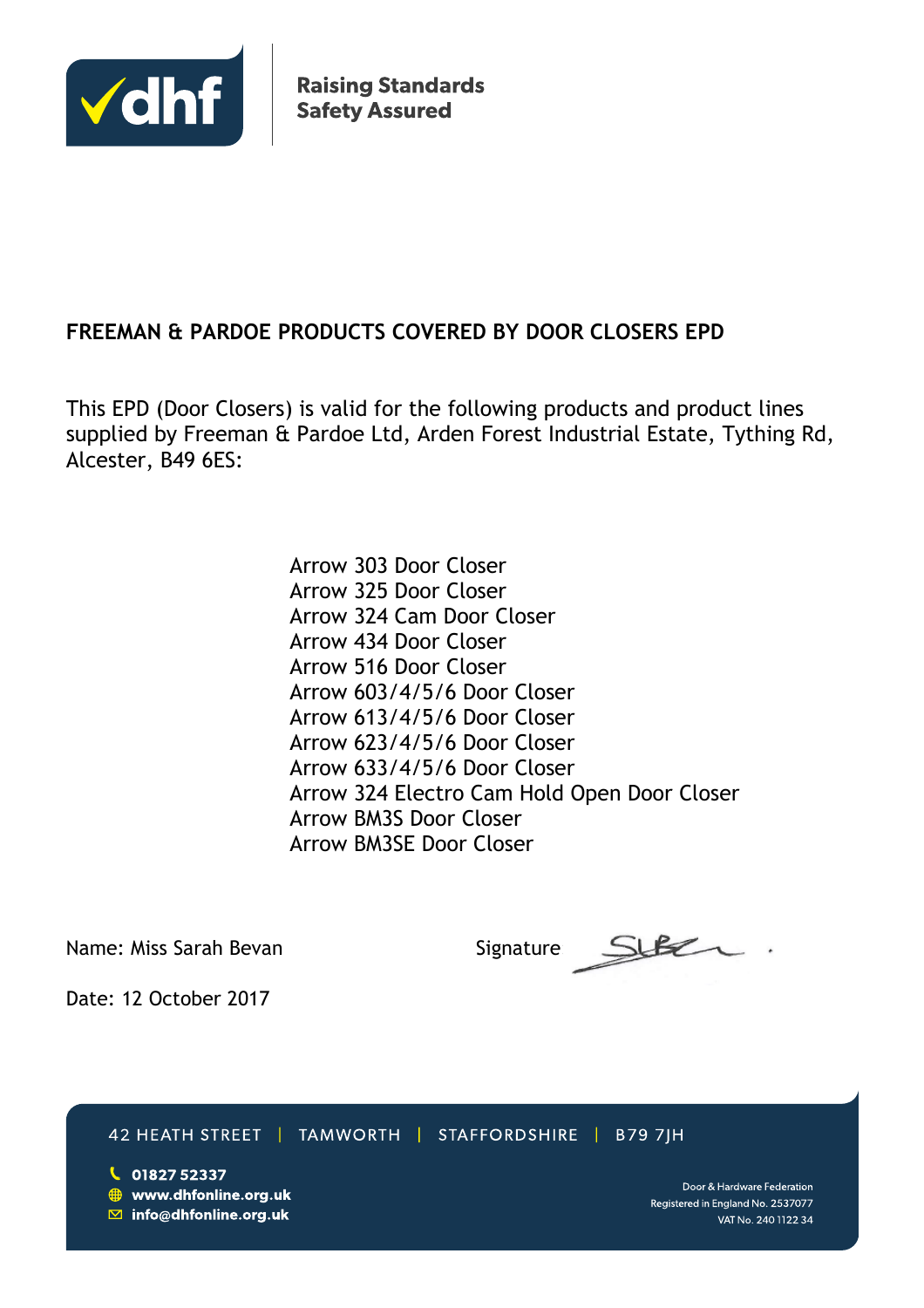# **RG**

#### **1. General Information**

#### **Programme holder**

IBU - Institut Bauen und Umwelt e.V. Panoramastr. 1 10178 Berlin Germany

### **Declaration number**

#### EPD-ARG-20160183-IBG1-EN

**This Declaration is based on the Product Category Rules:** Building Hardware products, 02.2016 (PCR tested and approved by the SVR)

#### **Issue date**

14.09.2016

#### **Valid to**

13.09.2021

Wirermayer

Prof. Dr.-Ing. Horst J. Bossenmayer (President of Institut Bauen und Umwelt e.V.)

'MANN

Dr. Burkhart Lehmann (Managing Director IBU)

#### **2. Product**

#### **2.1 Product description**

This EPD refers to door closer and door coordinator devices used to control the closing action of a door.

#### **2.2 Application**

These products are designed to be integrated into door assemblies of varying materials and applications. Their purpose is to control the closing action of the door. They may be used for either interior or exterior doors.

#### **2.3 Technical Data**

Ideally, products should comply with a suitable technical specification. /EN 1154/ and /EN 1158/ are examples of such specifications and some products will comply with these. The relevant grading structure for /EN 1154/ is shown in the following table:

#### ARGE Door closers

#### **Owner of the Declaration**

ARGE; European Federation of Associations of Lock and Builders Hardware Manufacturers Offerstraße 12, 42551 Velbert Germany

#### **Declared product / Declared unit**

#### 1 kg of door closer

#### **Scope:**

This ARGE EPD covers door closing devices designed to control the closing action of a door. The reference product used to calculate the impact this product group has on the environment is a door closer composed primarily of steel, aluminium and zinc-based alloy and has been selected for the LCA (Life Cycle Assessment) because it is the product with the highest impact for 1 kg of product. A validity scope analysis has also been carried out to determine the limiting factors for door closing devices covered by this EPD. In a preliminary study (simplified LCA), it has been confirmed that this EPD represents the worst case condition and it can therefore be used to cover all door closing devices manufactured in Europe by ARGE member companies.

The owner of the declaration shall be liable for the underlying information and evidence, but the ARGE programme holder (IBU) cannot be held responsible for manufacturer's information, life cycle assessment data or evidence

| Verification     |            |                          |                                                 |
|------------------|------------|--------------------------|-------------------------------------------------|
|                  |            |                          | The CEN Norm / EN 15804/ serves as the core PCR |
|                  |            | according to /ISO 14025/ | Independent verification of the declaration     |
|                  | internally |                          | x  externally                                   |
|                  |            |                          |                                                 |
| Dr. Frank Werner |            |                          |                                                 |

(Independent verifier appointed by SVR)

| <b>Name</b>          | Value              | <b>Unit</b> |
|----------------------|--------------------|-------------|
| Category of use      | 3, 4               | Grade       |
| Durability           | 5, 8               | Grade       |
| size                 | $1 - 7$            | Grade       |
| Fire resistance      | 0. 1               | Grade       |
| Safety               |                    | Grade       |
| Corrosion resistance | $0, 1, 2,$<br>3, 4 | Grade       |

#### **2.4 Application rules**

For construction products placed on the market EU Regulation No 305/2011 "Construction products regulation" might apply. If requested relating to their use, door closers shall be CE marked to harmonized product standard /EN 1154/ Controlled door closing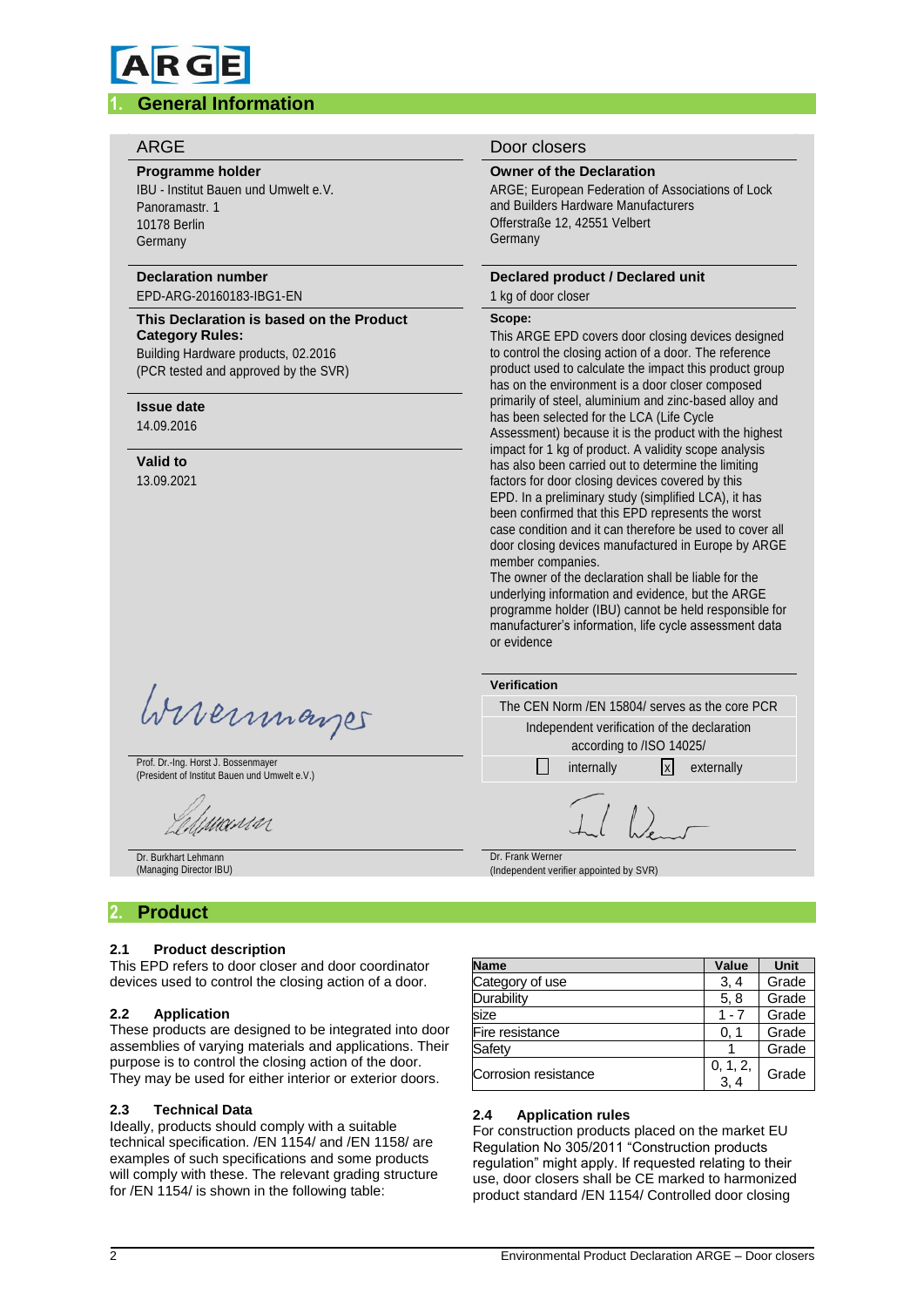

devices or /EN 1158/ - Door coordinator devices, and shall have a Declaration of Performance. For application and use, additional national provisions may also apply.

#### **2.5 Delivery status**

The products are sold by unit. Deliveries of a single unit might be possible but will be an exception. Regular deliveries will cover a larger amount of door closers as they are put on the market as "B2B" product and not for a final customer.

#### **2.6 Base materials / Ancillary materials**

#### **Composition of product analysed for this EPD:**

The values given in the table below are for the product analysed for this EPD. Ranges of values for other products covered by the validity scope analysis are shown in brackets.

| <b>Name</b>                          | Value | Unit |
|--------------------------------------|-------|------|
| Steel (50.20% - 75.29%)              | 75.29 | %    |
| Aluminium (18.99% - 49.00%)          | 19    | %    |
| Zinc-based alloy $(0.00\% - 5.17\%)$ | 5.17  | $\%$ |
| $\overline{ABS}$ (0.00% - 0.04%)     | 0.04  | %    |
| Brass $(0.00\% - 0.13\%)$            | 0.13  | %    |
| Nylon 66 (0.00% - 0.13%)             | 0.13  | $\%$ |
| Polypropylene (0.00% - 0.08%)        | 0.08  | $\%$ |
| Rubber (0.00% - 0.13%)               | 0.04  | %    |
| $POM (0.00\% - 0.04\%)$              | 0.04  | $\%$ |
| PEHD (0.00% - 0.80%)                 | 0.00  | $\%$ |

The product does not contain substances cited on the REACH list of hazardous substances.

**Brass** is an alloy of zinc and copper. Sub-components made of brass are made by forging.

**Bronze** is an alloy of mainly copper and tin. Subcomponents made of bronze are made by wire drawing.

**Iron** is a metal produced in blast furnace.

Subcomponents made of iron are made by sintering. **Steel** is produced by combining iron with carbon as well as other elements depending on the desired characteristics. The subcomponents made of steel are mainly formed by stamping.

#### **2.7 Manufacture**

The production of a door closers and door coordinators normally follows a 3-step procedure:

1. Prefabrication of the semi-finished products, this step might include a surface treatment on factory site or by external manufacturers.

2. Preassembly of assembly modules (onsite factory) 3. Final assembly (onsite factory)

The individual parts of the product are assembled manually.

#### **2.8 Environment and health during manufacturing**

Regular measurements of air quality and noise levels are performed by ARGE member manufacturers. The results shall be within the compulsory safety levels. In areas where employees are exposed to chemical products, prescribed safety clothes and technical safety devices shall be provided. Regular health checks are mandatory for employees on production sites.

#### **2.9 Product processing/Installation**

The installation of the product could vary depending on the type of door and the specific situation but products shall not require energy consumption for installation.

#### **2.10 Packaging**

Normally each single product is packaged in paper. The products are then packed by batch in a cardboard box and stacked on wooden pallets for transport to the customer.

Waste from product packaging is collected separately for waste disposal (including recycling).

#### **2.11 Condition of use**

Once installed, the products shall require no servicing during their expected service lives. There shall be no consumption of water or energy linked to their use, and they shall not cause any emissions.

#### **2.12 Environment and health during use**

No environmental damage or health risks are to be expected during normal conditions of use.

#### **2.13 Reference service life**

The Reference Service Life is 30 years under normal working conditions. This corresponds to passing a mechanical endurance test of 500.000 cycles as specified in the /EN 1154/A1/. The Reference Service Life is dependent on the actual frequency of use and environmental conditions. It is required that installation, as well as maintenance of the product, must be done in line with instructions provided by the manufacturer.

#### **2.14 Extraordinary effects**

#### **Fire**

The product is suitable for use in fire resisting and/or smoke control door sets according to one of the classes in /EN 1154/ or /EN 1158/.

#### **Water**

The declared products are intended to be used in buildings under normal conditions. They shall not emit hazardous substances in the event of flooding.

#### **Mechanical destruction**

Mechanical destruction of the declared products shall not materially alter their composition or have any adverse effect on the environment.

#### **2.15 Re-use phase**

Removal of the door closer or door coordinator (for reuse or re-cycling) shall have no adverse effect on the environment.

#### **2.16 Disposal**

Door closer and door coordinator components should be re-cycled wherever possible, providing that there is no adverse effect on the environment. The waste code in accordance with the /European Waste Code/ is 17 04 07.

#### **2.17 Further information**

Details of all types and variants to be shown on the manufacturers' websites listed on http://arge.org/members/members-directory.htm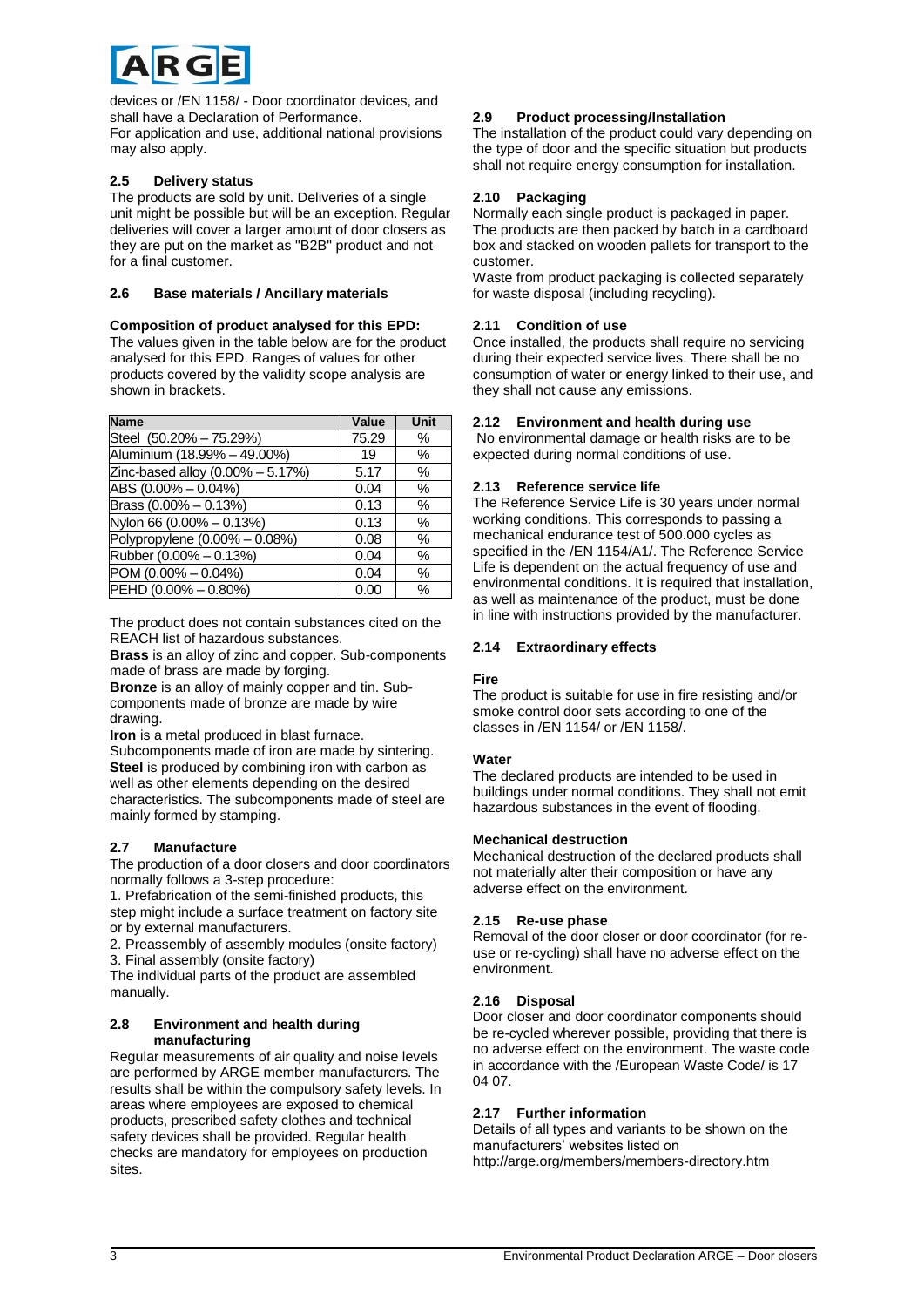#### **3. LCA: Calculation rules**

#### **3.1 Declared Unit**

The declared unit for all products covered by ARGE EPD is 1 kg (of product). Since individual products will rarely weigh exactly 1 kg it is necessary to establish the exact weight of the product then use this as a correction factor to determine the true values for 1 kg of product in the tables (Section 5).

A total of 4 typical products (based on sales figures) have been evaluated and the worst case results are used in Section 5 of this EPD.

#### **Correction factor**

| <b>Name</b>              | Value | Unit           |
|--------------------------|-------|----------------|
| Declared unit mass       |       | kq             |
| Mass of declared product | 2.36  | Κa             |
| Correction factor        |       | Divide by 2.36 |

#### **3.2 System boundary**

This type of EPD covers "cradle-to-grave" requirements.

The analysis of the product life cycle includes the production and transport of the raw materials, manufacture of the product and the packaging materials, which are declared in modules A1-A3. Losses during production are considered as waste and are sent for recycling. No recycling processes are taken into account except transport and electricity consumption for grinding the metals. When recycled metals are used as raw material and only their transformation process is taken into account: not the extraction of the raw material.

A4 module represents the transport of the finished product to the installation site.

There is no waste associated with the installation of the product. The A5 module therefore represents only the disposal of the product packaging.

For the RSL considered for this study, there are no inputs or outputs for the stages B1-B7.

The End-of-Life (EoL) stages are also considered. The transportation to the EoL disposal site is taken into account in module C2. Module C4 covers the disposal of the product. Module C3 covers the recycling of the individual elements according to European averages, with the remaining waste divided between incineration and landfill. The same assumption as for waste to recycling in A3 is used here.

For end-of-life modules (C1 to C4) the system boundaries from the XP P01-064/CN standard have been followed, see annex H.2 and H.6 of this document for figures and further details. In practice, the end-of-life has been modelled as follows:

- When material is sent to recycling, generic transport and electric consumption of a shredder are taken into account (corresponding to the process "Grinding, metals"). Only then is the material considered to have attained the "end-of-waste" state.

Each type of waste is modelled as transport to the treatment site over a distance of 30 km (source: FD P01-015). Parts sent for recycling include an electricity consumption (grinding) and a flow ("Materials for recycling, unspecified").

Four scenarios for the end of life of the products have been declared for this EPD:

1. 100% of the product going to landfill

2. 100% of the product going to incineration

3. 100% of the product going to recycling

4. Mixed scenario consisting of the previous three scenarios, values depending of the amount of waste going to recycling.

Module D has not been declared.

#### **3.3 Estimates and assumptions**

The LCA data of the declared door closer and door coordinator has been calculated by the production data of in total 2 ARGE member companies representing a total amount of 4 different products. These companies had been chosen by ARGE as being representative by means of their production processes and their market shares. The door closers and door coordinators chosen as representative for this calculation follow the "worst case" principle as explained under section 6 LCA interpretation.

#### **3.4 Cut-off criteria**

The cut -off criteria considered are 1% of renewable and non-renewable primary energy usage and 1% of the total mass of that unit process. The total neglected input flows per module shall be at a maximum of 5% of energy usage and mass.

For this study, all input and output flows have been considered at 100%, including raw materials as per the product composition provided by the manufacturer and packaging of raw materials as well as the final product. Energy and water consumption have also been considered at 100% according to the data provided. With the approach chosen, no significant environmental impacts are known to have been cut-off.

#### **3.5 Background data**

For life cycle modelling of the considered product and all relevant background datasets are taken from the ecoinvent 3.1 – Alloc Rec database. The life cycle analysis software used is SimaPro (V8.0.5), developed by PRé Consulting.

#### **3.6 Data quality**

The time factor and life cycle inventory data used comes from:

Data collected specifically for this study on the ARGE manufacturers' sites. Data sets are based on 1- year averaged data (time period: January 2013 to December 2013).

In the absence of collected data, generic data from the ecoinvent V3 database was used. It is updated regularly and is representative of current processes (the entire database having been updated in 2014).

#### **3.7 Period under review**

The data of the LCA is based on the annual production data of several ARGE member companies from 2013. Other values, e.g. for the processing of the base materials, are taken from the ecoinvent v3.1 Alloc Rec where the dataset age varies for each dataset, see ecoinvent documentation for more information.

#### **3.8 Allocation**

The products are produced in numerous production sites. All data was provided by the manufacturers of the products per unit and then divided by the mass of the product to give a value per kg of product produced.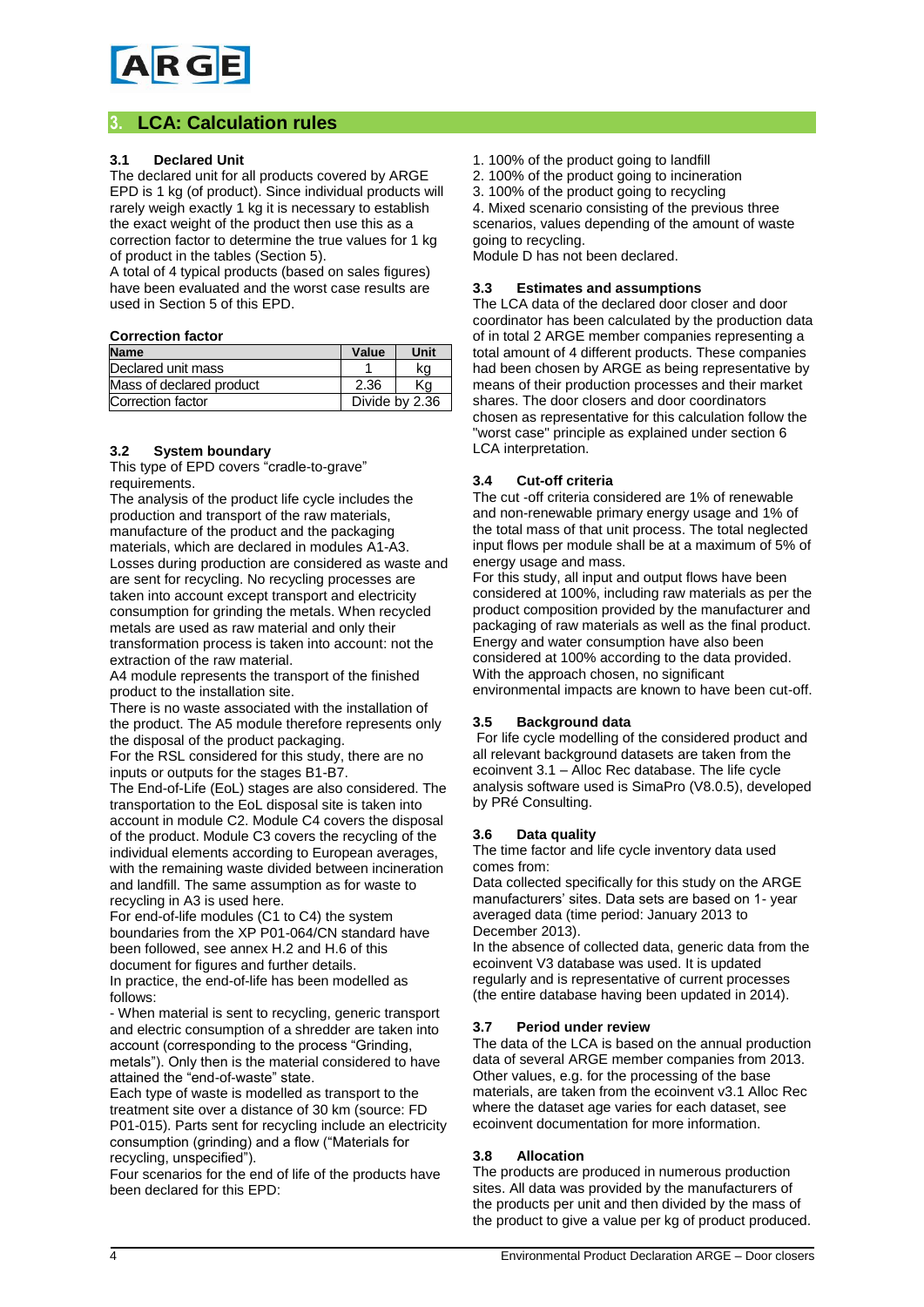

The assumptions relating to the EoLof the product are described in the section System Boundaries. Metal losses during production (stage A3) are considered as waste.

#### **3.9 Comparability**

Basically, a comparison or an evaluation of EPD data is only possible if all the data sets to be compared were created according to /EN 15804/ and the building context, respectively the product-specific characteristics of performance, are taken into account. The used background database has to be mentioned.

#### **4. LCA: Scenarios and additional technical information**

The following technical information is a basis for the declared modules or can be used for developing specific scenarios in the context of a building assessment for Modules Not Declared (MND).

#### **Transport to the building site (A4)**

| <b>Name</b>                                    | Value | Unit              |
|------------------------------------------------|-------|-------------------|
| Litres of fuel                                 |       | 0.0045   1/100 km |
| Transport distance                             | 3500  | km                |
| Capacity utilisation (including empty<br>runs) | 36    | $\%$              |

#### **Installation into the building (A5)**

| <b>Name</b>          | Value | Unit |
|----------------------|-------|------|
| <b>Material loss</b> |       | ka   |

#### **Reference service life**

| <b>Name</b>                          | Value | Unit |
|--------------------------------------|-------|------|
| Reference service life (condition of | 30    |      |
| use: see §2.13                       |       |      |

#### **End of life (C1-C4)**

| <b>Name</b>                                             | Value | Unit |
|---------------------------------------------------------|-------|------|
| Collected separately (All scenarii)                     |       | kg   |
| Recycling (Mixed Scenario)                              | 0.76  | kg   |
| Energy recovery (Mixed Scenario)                        | 0.11  | kg   |
| Landfilling (Mixed Scenario)                            | 0.13  | kg   |
| Incineration (100% incineration<br>scenario) Scenario 1 |       | kg   |
| Landfilling (Landfill scenario)<br>Scenario 2           |       | kg   |
| Recycling (100% recycling<br>scenario) Scenario 3       |       | kq   |

It is assumed that a 16-32 ton truck is used to transport the product over the (up to) 30 km distance between the dismantling site and the next treatment site made (source: FD P01-015).

#### **Reuse, recovery and/or recycling potentials (D), relevant scenario information**

As Module D has not been declared, materials destined for recycling have been accounted for in the indicator "Materials for recycling" however, no benefit has been allocated.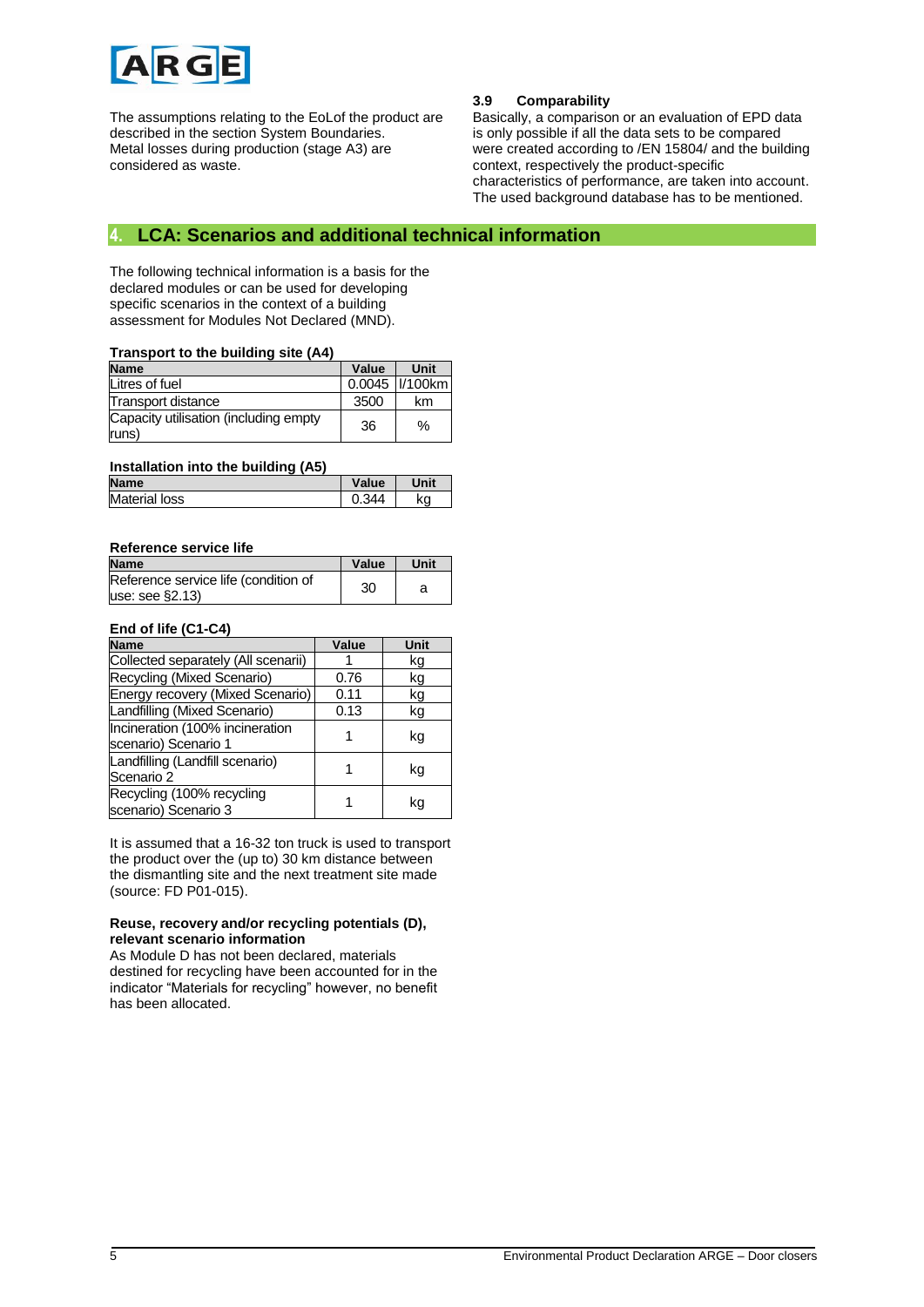

### **5. LCA: Results**

In Table 1 "Description of the system boundary", the declared modules are indicated with an "X"; all modules that are not declared within the EPD but where additional data are available are indicated with "MND". Those data can also be used for building assessment scenarios. The values are declared with three valid digits in exponential form.

| <b>BENEFITS AND</b><br><b>CONSTRUCTI</b><br><b>LOADS</b><br>ON PROCESS<br>PRODUCT STAGE<br><b>BEYOND THE</b><br><b>USE STAGE</b><br><b>END OF LIFE STAGE</b><br><b>SYSTEM</b><br><b>STAGE</b><br><b>BOUNDARIES</b><br>Transport from the<br>Operational energy<br>Waste processing<br>Operational water<br>De-construction<br>site<br>Refurbishment<br>Manufacturing<br>Replacement<br>Maintenance<br>Raw materia<br>demolition<br>Transport<br>Transport<br>Assembly<br>Recovery<br>Recycling<br>Disposal<br>potential<br>gate to the<br>Reuse-<br>Repair<br><b>Alddns</b><br>use<br><b>Jse</b><br>use<br>C <sub>3</sub><br>A <sub>3</sub><br><b>B2</b><br><b>B7</b><br>C <sub>1</sub><br>C <sub>2</sub><br>A2<br>A4<br>A5<br><b>B1</b><br>B3<br>Β4<br><b>B5</b><br><b>B6</b><br>D<br>Α1<br>C4<br>X<br>X<br>X<br>X<br>X<br><b>MND</b><br><b>MND</b><br><b>MND</b><br><b>MND</b><br><b>MND</b><br><b>MND</b><br><b>MND</b><br>X<br>X<br>X<br>X<br><b>MND</b><br><b>IVIRONMENT</b><br>LCA<br>- EN<br><b>IMPACT</b><br>राइड<br>O<br>'AL<br>kg of door close<br>Param<br>Unit<br>$A1-A3$<br>A4<br>A5<br>C <sub>1</sub><br>C <sub>2</sub><br>C2/1<br>C <sub>2/2</sub><br>C2/3<br>C <sub>3</sub><br>C <sub>3/1</sub><br>C <sub>3/2</sub><br>C <sub>3/3</sub><br>C4/1<br>C4/2<br>C4/3<br>C <sub>4</sub><br>eter<br>$0.00E +$<br>$0.00E +$<br>$0.00E +$<br>$0.00E +$<br>$5.61E +$<br>[kg $CO2$ -Eq.]<br>5.89E-1<br>1.26E-2<br>5.05E-3 5.05E-3 5.05E-3 5.05E-3 4.21E-3<br>8.66E-3 2.85E-2<br>5.23E-1<br>4.97E-1<br>GWP<br>0<br>0<br>0<br>0<br>0<br>3.47E-<br>$0.00E +$<br>9.26E-<br>9.26E-<br>9.26E-<br>4.52E-<br>$0.00E +$<br>$0.00E +$<br>2.08E-<br>$0.00E +$<br>9.26E-<br>9.30E-<br>4.02E-9 3.43E-9<br>ODP<br>4.71E-7 1.08E-7<br>[kg CFC11-Eq.]<br>10<br>10<br>10<br>10<br>10<br>10<br>0<br>10<br>0<br>10<br>0<br>0<br>$0.00E +$<br>$0.00E +$<br>$0.00E +$<br>$0.00E +$<br>2.05E-5 2.05E-5 2.05E-5 2.05E-5 1.75E-5<br>3.60E-5 1.04E-5 2.58E-4 1.24E-4<br>AP<br>3.79E-2 2.39E-3 1.23E-5<br>[kg $SO2$ -Eq.]<br>0<br>0<br>0<br>0<br>$0.00E+$<br>$0.00E +$<br>$0.00E +$<br>$0.00E +$<br>EP<br>4.04E-6 1.99E-5 7.52E-5 5.94E-4<br>$[kg (PO4)3 - Eq.]$<br>4.97E-3 4.06E-4 8.17E-6<br>3.48E-6 3.48E-6 3.48E-6 3.48E-6 1.96E-6<br>0<br>0<br>0<br>0<br>$0.00E + 0.00E +$<br>$0.00E +$<br>$0.00E +$<br>4.64E-3 2.68E-4 3.79E-6<br>2.30E-6 2.30E-6 2.30E-6 2.30E-6 9.63E-7<br>1.98E-6 4.67E-6 1.60E-5 1.41E-4<br><b>POCP</b><br>[kg ethene-Eq.]<br>0<br>0<br>0<br>0<br>$0.00E +$<br>$0.00E +$<br>$0.00E +$<br>$0.00E +$<br><b>ADPE</b><br>4.57E-4 1.95E-6 3.89E-9<br>1.67E-8 1.67E-8 1.67E-8 1.67E-8 1.71E-9<br>3.53E-9 1.96E-9 4.69E-8 2.47E-8<br>[kg Sb-Eq.]<br>0<br>0<br>0<br>0<br>$0.00E + 0.00E +$<br>$0.00E +$<br>7.31E+ 8.97E+<br>$0.00E +$<br>3.32E-2<br>7.69E-2 7.69E-2 7.69E-2 7.69E-2 6.46E-2<br>ADPF<br>[MJ]<br>1.33E-1 1.81E-2 3.73E-1 2.80E-1<br>0<br>0<br>0<br>$GWP = Global$ warming potential; ODP = Depletion potential of the stratospheric ozone layer; AP = Acidification potential of land and water; EP =<br>Eutrophication potential; POCP = Formation potential of tropospheric ozone photochemical oxidants; ADPE = Abiotic depletion potential for non-<br>Caption<br>fossil resources; ADPF = Abiotic depletion potential for fossil resources<br><b>- RESOURCE</b><br>OF<br>ka of door closer<br>CА<br>C <sub>2</sub><br>A1-A3<br>A <sub>5</sub><br>C <sub>1</sub><br>C2/1<br>C <sub>2/2</sub><br>C2/3<br>C <sub>3</sub><br>C <sub>3/1</sub><br>C <sub>3/2</sub><br>C3/3<br>C <sub>4</sub><br>C4/1<br>C4/2<br>C4/3<br>Parameter<br>Unit<br>A4<br><b>PERE</b><br>2.51E-30.00E+0 9.61E-4 9.61E-4 9.61E-4 9.61E-4 8.35E-3 0.00E+0 0.00E+0 1.72E-2<br>[MJ]<br>1.71E+1 <sup>1</sup> 1.12E-1<br>9.33E-4<br>1.14E-2<br>2.11E-2 0.00E+0<br><b>PERM</b><br>1.74E+00.00E+00.00E+00.00E+00.00E+00.00E+00.00E+00.00E+00.00E+00.00E+00.00E+00.00E+00.00E+00.00E+00.00E+0<br>[MJ]<br>2.02E+00.00E+0<br><b>PERT</b><br>1.73E+0 <sup>0.00E+0</sup> <sup>9.61E-4</sup> <sup>9.61E-4</sup> 9.61E-49.61E-48.35E-30.00E+00.00E+01.72E-2<br>[MJ]<br>1.91E+1 1.12E-1<br>9.33E-4 1.14E-2<br>2.11E-2 0.00E+0<br>8.13E+10.13E+0 4.17E-2 0.00E+0 7.82E-2 7.82E-2 7.82E-2 7.82E-2 9.47E-2 0.00E+0 0.00E+0 1.95E-1 2.07E-2 3.86E-1 3.53E-1 0.00E+0<br><b>PENRE</b><br>[MJ]<br><b>PENRM</b><br>1.87E-1                            0.00E+0-9.83E-30.00E+00.00E+00.00E+00.00E+00.00E+00.00E+00.00E+00.00E+00.00E+00.00E+00.00E+00.00E+00.00E+00.00E+00.00E+0<br>[MJ]<br><b>PENRT</b><br>8.15E+19.13E+0 3.18E-2 0.00E+0 7.82E-2 7.82E-2 7.82E-2 7.82E-2 9.47E-2 0.00E+0 0.00E+0 1.95E-1<br>2.07E-2<br>3.86E-1<br>3.53E-1 0.00E+0<br>ſMJ<br><b>SM</b><br>7.86E-10.00E+00.00E+00.00E+00.00E+00.00E+00.00E+00.00E+00.00E+00.00E+00.00E+00.00E+00.00E+00.00E+00.00E+00.00E+00.00E+00.00E+0<br>[kg]<br>RSF<br>[MJ]<br>0.00E+00.00E+00.00E+00.00E+00.00E+00.00E+00.00E+00.00E+00.00E+00.00E+00.00E+00.00E+00.00E+00.00E+00.00E+00.00E+00.00E+00.00E+0<br>0.00E+00.00E+00.00E+00.00E+00.00E+00.00E+00.00E+00.00E+00.00E+00.00E+00.00E+00.00E+00.00E+00.00E+00.00E+00.00E+00.00E+00.00E+00.00E+00.00E+00.00E+00.00E+00.00E+0<br><b>NRSF</b><br>imj<br>8.90E-2 1.72E-3 2.12E-5 0.00E+0 1.48E-5 1.48E-5 1.48E-5 1.48E-5 3.18E-5 0.00E+0 0.00E+0 6.54E-5 4.05E-5 1.17E-3 3.42E-4 0.00E+0<br><b>FW</b><br>[m3]<br>PERE = Use of renewable primary energy excluding renewable primary energy resources used as raw materials; PERM = Use of<br>renewable primary energy resources used as raw materials; PERT = Total use of renewable primary energy resources; PENRE = Use of<br>non-renewable primary energy excluding non-renewable primary energy resources used as raw materials; PENRM = Use of non-<br>Caption<br>renewable primary energy resources used as raw materials; PENRT = Total use of non-renewable primary energy resources; SM = Use<br>of secondary material; RSF = Use of renewable secondary fuels; NRSF = Use of non-renewable secondary fuels; FW = Use of net fresh<br>water<br><b>RESULTS OF THE LCA – OUTPUT FLOWS AND WASTE CATEGORIES:</b><br>kg of door closer<br>C <sub>1</sub><br>C <sub>2</sub><br>C <sub>2/2</sub><br>C2/3<br>C <sub>3</sub><br>C <sub>3/1</sub><br>C <sub>3/2</sub><br>C <sub>4</sub><br>C4/2<br>C4/3<br>Parameter<br>Unit<br>A1-A3<br>A4<br>A5<br>C2/1<br>C <sub>3/3</sub><br>C4/1<br><b>HWD</b><br>1.34E+0 5.64E-3 2.19E-4 0.00E+0 4.83E-5 4.83E-5 4.83E-5 2.98E-4 0.00E+0 0.00E+0 6.14E-4 6.89E-3 2.66E-1 1.24E-3 0.00E+0<br>[ka]<br>4.41E+0 4.68E-1 1.33E-2 0.00E+0 4.01E-3 4.01E-3 4.01E-3 4.01E-3 1.35E-3 0.00E+0 0.00E+0 2.77E-3 3.08E-2 1.45E-2 1.00E+0 0.00E+0<br><b>NHWD</b><br>[kg]<br><b>RWD</b><br>2.77E-4 6.13E-5 2.42E-7 0.00E+0 5.25E-7 5.25E-7 5.25E-7 5.25E-7 5.11E-7 0.00E+0 0.00E+0 1.05E-6 1.15E-7 1.35E-6 2.65E-6 0.00E+0<br>[kg]<br><b>CRU</b><br>0.00E+00.00E+00.00E+00.00E+00.00E+00.00E+00.00E+00.00E+00.00E+00.00E+00.00E+00.00E+00.00E+00.00E+00.00E+00.00E+00.00E+00.00E+00.00E+00.00E+00.00E+00.00E+00.00E+0<br>[kg]<br><b>MFR</b><br>[kg]<br>0.00E+00.00E+00.00E+00.00E+00.00E+00.00E+00.00E+00.00E+00.00E+00.00E+00.00E+00.00E+00.00E+00.00E+00.00E+00.00E+00.00E+00.00E+00.00E+00.00E+00.00E+00.00E+00.00E+00.00E+00.00E+00.00E+00.00E+00.00E+00.00E+00.00E+00.00E+00.00E<br><b>MER</b><br>[kg]<br>2.77E-40.00E+01.58E-20.00E+00.00E+00.00E+00.00E+00.00E+00.00E+00.00E+00.00E+00.00E+00.00E+02.71E-3l1.39E+00.00E+00.00E+0<br>EEE<br>[MJ]<br>5.68E-40.00E+03.30E-20.00E+00.00E+00.00E+00.00E+00.00E+00.00E+00.00E+00.00E+00.00E+00.00E+05.56E-32.85E+00.00E+00.00E+0<br>EET<br>imj<br>HWD = Hazardous waste disposed; NHWD = Non-hazardous waste disposed; RWD = Radioactive waste disposed; CRU = Components<br>for re-use; MFR = Materials for recycling; MER = Materials for energy recovery; EEE = Exported electrical energy; EEE = Exported<br>Caption<br>thermal energy |  | <b>DESCRIPTION O</b> |  |  |  |  | HE SYSTEM BOUNDARY |  |  |  |  |  |  |  |  |  | (X = INCLUDED IN LCA: MND = MODULE NOT DECLARED) |  |  |
|---------------------------------------------------------------------------------------------------------------------------------------------------------------------------------------------------------------------------------------------------------------------------------------------------------------------------------------------------------------------------------------------------------------------------------------------------------------------------------------------------------------------------------------------------------------------------------------------------------------------------------------------------------------------------------------------------------------------------------------------------------------------------------------------------------------------------------------------------------------------------------------------------------------------------------------------------------------------------------------------------------------------------------------------------------------------------------------------------------------------------------------------------------------------------------------------------------------------------------------------------------------------------------------------------------------------------------------------------------------------------------------------------------------------------------------------------------------------------------------------------------------------------------------------------------------------------------------------------------------------------------------------------------------------------------------------------------------------------------------------------------------------------------------------------------------------------------------------------------------------------------------------------------------------------------------------------------------------------------------------------------------------------------------------------------------------------------------------------------------------------------------------------------------------------------------------------------------------------------------------------------------------------------------------------------------------------------------------------------------------------------------------------------------------------------------------------------------------------------------------------------------------------------------------------------------------------------------------------------------------------------------------------------------------------------------------------------------------------------------------------------------------------------------------------------------------------------------------------------------------------------------------------------------------------------------------------------------------------------------------------------------------------------------------------------------------------------------------------------------------------------------------------------------------------------------------------------------------------------------------------------------------------------------------------------------------------------------------------------------------------------------------------------------------------------------------------------------------------------------------------------------------------------------------------------------------------------------------------------------------------------------------------------------------------------------------------------------------------------------------------------------------------------------------------------------------------------------------------------------------------------------------------------------------------------------------------------------------------------------------------------------------------------------------------------------------------------------------------------------------------------------------------------------------------------------------------------------------------------------------------------------------------------------------------------------------------------------------------------------------------------------------------------------------------------------------------------------------------------------------------------------------------------------------------------------------------------------------------------------------------------------------------------------------------------------------------------------------------------------------------------------------------------------------------------------------------------------------------------------------------------------------------------------------------------------------------------------------------------------------------------------------------------------------------------------------------------------------------------------------------------------------------------------------------------------------------------------------------------------------------------------------------------------------------------------------------------------------------------------------------------------------------------------------------------------------------------------------------------------------------------------------------------------------------------------------------------------------------------------------------------------------------------------------------------------------------------------------------------------------------------------------------------------------------------------------------------------------------------------------------------------------------------------------------------------------------------------------------------------------------------------------------------------------------------------------------------------------------------------------------------------------------------------------------------------------------------------------------------------------------------------------------------------------------------------------------------------------------------------------------------------------------------------------------------------------------------------------------------------------------------------------------------------------------------------------------------------------------------------------------------------------------------------------------------------------------------------------------------------------------------------------------------------------------------------------------------------------------------------------------------------------------------------------------------------------------------------------------------------------------------------------------------------------------------------------------------------------------------------------------------------------------------------------------------------------------------------------------------------------------------------------------------------------------------------------------------------------------------------------------------------------------------------------------------------------------------------------------------------------------------------------------------------------------------------------------------------------------------------------------------------------------------------------------------------------------------------------------------------------------------------------------------------------------------------------------------------|--|----------------------|--|--|--|--|--------------------|--|--|--|--|--|--|--|--|--|--------------------------------------------------|--|--|
|                                                                                                                                                                                                                                                                                                                                                                                                                                                                                                                                                                                                                                                                                                                                                                                                                                                                                                                                                                                                                                                                                                                                                                                                                                                                                                                                                                                                                                                                                                                                                                                                                                                                                                                                                                                                                                                                                                                                                                                                                                                                                                                                                                                                                                                                                                                                                                                                                                                                                                                                                                                                                                                                                                                                                                                                                                                                                                                                                                                                                                                                                                                                                                                                                                                                                                                                                                                                                                                                                                                                                                                                                                                                                                                                                                                                                                                                                                                                                                                                                                                                                                                                                                                                                                                                                                                                                                                                                                                                                                                                                                                                                                                                                                                                                                                                                                                                                                                                                                                                                                                                                                                                                                                                                                                                                                                                                                                                                                                                                                                                                                                                                                                                                                                                                                                                                                                                                                                                                                                                                                                                                                                                                                                                                                                                                                                                                                                                                                                                                                                                                                                                                                                                                                                                                                                                                                                                                                                                                                                                                                                                                                                                                                                                                                                                                                                                                                                                                                                                                                                                                                                                                                                                                                                                                                                                                                       |  |                      |  |  |  |  |                    |  |  |  |  |  |  |  |  |  |                                                  |  |  |
|                                                                                                                                                                                                                                                                                                                                                                                                                                                                                                                                                                                                                                                                                                                                                                                                                                                                                                                                                                                                                                                                                                                                                                                                                                                                                                                                                                                                                                                                                                                                                                                                                                                                                                                                                                                                                                                                                                                                                                                                                                                                                                                                                                                                                                                                                                                                                                                                                                                                                                                                                                                                                                                                                                                                                                                                                                                                                                                                                                                                                                                                                                                                                                                                                                                                                                                                                                                                                                                                                                                                                                                                                                                                                                                                                                                                                                                                                                                                                                                                                                                                                                                                                                                                                                                                                                                                                                                                                                                                                                                                                                                                                                                                                                                                                                                                                                                                                                                                                                                                                                                                                                                                                                                                                                                                                                                                                                                                                                                                                                                                                                                                                                                                                                                                                                                                                                                                                                                                                                                                                                                                                                                                                                                                                                                                                                                                                                                                                                                                                                                                                                                                                                                                                                                                                                                                                                                                                                                                                                                                                                                                                                                                                                                                                                                                                                                                                                                                                                                                                                                                                                                                                                                                                                                                                                                                                                       |  |                      |  |  |  |  |                    |  |  |  |  |  |  |  |  |  |                                                  |  |  |
|                                                                                                                                                                                                                                                                                                                                                                                                                                                                                                                                                                                                                                                                                                                                                                                                                                                                                                                                                                                                                                                                                                                                                                                                                                                                                                                                                                                                                                                                                                                                                                                                                                                                                                                                                                                                                                                                                                                                                                                                                                                                                                                                                                                                                                                                                                                                                                                                                                                                                                                                                                                                                                                                                                                                                                                                                                                                                                                                                                                                                                                                                                                                                                                                                                                                                                                                                                                                                                                                                                                                                                                                                                                                                                                                                                                                                                                                                                                                                                                                                                                                                                                                                                                                                                                                                                                                                                                                                                                                                                                                                                                                                                                                                                                                                                                                                                                                                                                                                                                                                                                                                                                                                                                                                                                                                                                                                                                                                                                                                                                                                                                                                                                                                                                                                                                                                                                                                                                                                                                                                                                                                                                                                                                                                                                                                                                                                                                                                                                                                                                                                                                                                                                                                                                                                                                                                                                                                                                                                                                                                                                                                                                                                                                                                                                                                                                                                                                                                                                                                                                                                                                                                                                                                                                                                                                                                                       |  |                      |  |  |  |  |                    |  |  |  |  |  |  |  |  |  |                                                  |  |  |
|                                                                                                                                                                                                                                                                                                                                                                                                                                                                                                                                                                                                                                                                                                                                                                                                                                                                                                                                                                                                                                                                                                                                                                                                                                                                                                                                                                                                                                                                                                                                                                                                                                                                                                                                                                                                                                                                                                                                                                                                                                                                                                                                                                                                                                                                                                                                                                                                                                                                                                                                                                                                                                                                                                                                                                                                                                                                                                                                                                                                                                                                                                                                                                                                                                                                                                                                                                                                                                                                                                                                                                                                                                                                                                                                                                                                                                                                                                                                                                                                                                                                                                                                                                                                                                                                                                                                                                                                                                                                                                                                                                                                                                                                                                                                                                                                                                                                                                                                                                                                                                                                                                                                                                                                                                                                                                                                                                                                                                                                                                                                                                                                                                                                                                                                                                                                                                                                                                                                                                                                                                                                                                                                                                                                                                                                                                                                                                                                                                                                                                                                                                                                                                                                                                                                                                                                                                                                                                                                                                                                                                                                                                                                                                                                                                                                                                                                                                                                                                                                                                                                                                                                                                                                                                                                                                                                                                       |  |                      |  |  |  |  |                    |  |  |  |  |  |  |  |  |  |                                                  |  |  |
|                                                                                                                                                                                                                                                                                                                                                                                                                                                                                                                                                                                                                                                                                                                                                                                                                                                                                                                                                                                                                                                                                                                                                                                                                                                                                                                                                                                                                                                                                                                                                                                                                                                                                                                                                                                                                                                                                                                                                                                                                                                                                                                                                                                                                                                                                                                                                                                                                                                                                                                                                                                                                                                                                                                                                                                                                                                                                                                                                                                                                                                                                                                                                                                                                                                                                                                                                                                                                                                                                                                                                                                                                                                                                                                                                                                                                                                                                                                                                                                                                                                                                                                                                                                                                                                                                                                                                                                                                                                                                                                                                                                                                                                                                                                                                                                                                                                                                                                                                                                                                                                                                                                                                                                                                                                                                                                                                                                                                                                                                                                                                                                                                                                                                                                                                                                                                                                                                                                                                                                                                                                                                                                                                                                                                                                                                                                                                                                                                                                                                                                                                                                                                                                                                                                                                                                                                                                                                                                                                                                                                                                                                                                                                                                                                                                                                                                                                                                                                                                                                                                                                                                                                                                                                                                                                                                                                                       |  |                      |  |  |  |  |                    |  |  |  |  |  |  |  |  |  |                                                  |  |  |
|                                                                                                                                                                                                                                                                                                                                                                                                                                                                                                                                                                                                                                                                                                                                                                                                                                                                                                                                                                                                                                                                                                                                                                                                                                                                                                                                                                                                                                                                                                                                                                                                                                                                                                                                                                                                                                                                                                                                                                                                                                                                                                                                                                                                                                                                                                                                                                                                                                                                                                                                                                                                                                                                                                                                                                                                                                                                                                                                                                                                                                                                                                                                                                                                                                                                                                                                                                                                                                                                                                                                                                                                                                                                                                                                                                                                                                                                                                                                                                                                                                                                                                                                                                                                                                                                                                                                                                                                                                                                                                                                                                                                                                                                                                                                                                                                                                                                                                                                                                                                                                                                                                                                                                                                                                                                                                                                                                                                                                                                                                                                                                                                                                                                                                                                                                                                                                                                                                                                                                                                                                                                                                                                                                                                                                                                                                                                                                                                                                                                                                                                                                                                                                                                                                                                                                                                                                                                                                                                                                                                                                                                                                                                                                                                                                                                                                                                                                                                                                                                                                                                                                                                                                                                                                                                                                                                                                       |  |                      |  |  |  |  |                    |  |  |  |  |  |  |  |  |  |                                                  |  |  |
|                                                                                                                                                                                                                                                                                                                                                                                                                                                                                                                                                                                                                                                                                                                                                                                                                                                                                                                                                                                                                                                                                                                                                                                                                                                                                                                                                                                                                                                                                                                                                                                                                                                                                                                                                                                                                                                                                                                                                                                                                                                                                                                                                                                                                                                                                                                                                                                                                                                                                                                                                                                                                                                                                                                                                                                                                                                                                                                                                                                                                                                                                                                                                                                                                                                                                                                                                                                                                                                                                                                                                                                                                                                                                                                                                                                                                                                                                                                                                                                                                                                                                                                                                                                                                                                                                                                                                                                                                                                                                                                                                                                                                                                                                                                                                                                                                                                                                                                                                                                                                                                                                                                                                                                                                                                                                                                                                                                                                                                                                                                                                                                                                                                                                                                                                                                                                                                                                                                                                                                                                                                                                                                                                                                                                                                                                                                                                                                                                                                                                                                                                                                                                                                                                                                                                                                                                                                                                                                                                                                                                                                                                                                                                                                                                                                                                                                                                                                                                                                                                                                                                                                                                                                                                                                                                                                                                                       |  |                      |  |  |  |  |                    |  |  |  |  |  |  |  |  |  |                                                  |  |  |
|                                                                                                                                                                                                                                                                                                                                                                                                                                                                                                                                                                                                                                                                                                                                                                                                                                                                                                                                                                                                                                                                                                                                                                                                                                                                                                                                                                                                                                                                                                                                                                                                                                                                                                                                                                                                                                                                                                                                                                                                                                                                                                                                                                                                                                                                                                                                                                                                                                                                                                                                                                                                                                                                                                                                                                                                                                                                                                                                                                                                                                                                                                                                                                                                                                                                                                                                                                                                                                                                                                                                                                                                                                                                                                                                                                                                                                                                                                                                                                                                                                                                                                                                                                                                                                                                                                                                                                                                                                                                                                                                                                                                                                                                                                                                                                                                                                                                                                                                                                                                                                                                                                                                                                                                                                                                                                                                                                                                                                                                                                                                                                                                                                                                                                                                                                                                                                                                                                                                                                                                                                                                                                                                                                                                                                                                                                                                                                                                                                                                                                                                                                                                                                                                                                                                                                                                                                                                                                                                                                                                                                                                                                                                                                                                                                                                                                                                                                                                                                                                                                                                                                                                                                                                                                                                                                                                                                       |  |                      |  |  |  |  |                    |  |  |  |  |  |  |  |  |  |                                                  |  |  |
|                                                                                                                                                                                                                                                                                                                                                                                                                                                                                                                                                                                                                                                                                                                                                                                                                                                                                                                                                                                                                                                                                                                                                                                                                                                                                                                                                                                                                                                                                                                                                                                                                                                                                                                                                                                                                                                                                                                                                                                                                                                                                                                                                                                                                                                                                                                                                                                                                                                                                                                                                                                                                                                                                                                                                                                                                                                                                                                                                                                                                                                                                                                                                                                                                                                                                                                                                                                                                                                                                                                                                                                                                                                                                                                                                                                                                                                                                                                                                                                                                                                                                                                                                                                                                                                                                                                                                                                                                                                                                                                                                                                                                                                                                                                                                                                                                                                                                                                                                                                                                                                                                                                                                                                                                                                                                                                                                                                                                                                                                                                                                                                                                                                                                                                                                                                                                                                                                                                                                                                                                                                                                                                                                                                                                                                                                                                                                                                                                                                                                                                                                                                                                                                                                                                                                                                                                                                                                                                                                                                                                                                                                                                                                                                                                                                                                                                                                                                                                                                                                                                                                                                                                                                                                                                                                                                                                                       |  |                      |  |  |  |  |                    |  |  |  |  |  |  |  |  |  |                                                  |  |  |
|                                                                                                                                                                                                                                                                                                                                                                                                                                                                                                                                                                                                                                                                                                                                                                                                                                                                                                                                                                                                                                                                                                                                                                                                                                                                                                                                                                                                                                                                                                                                                                                                                                                                                                                                                                                                                                                                                                                                                                                                                                                                                                                                                                                                                                                                                                                                                                                                                                                                                                                                                                                                                                                                                                                                                                                                                                                                                                                                                                                                                                                                                                                                                                                                                                                                                                                                                                                                                                                                                                                                                                                                                                                                                                                                                                                                                                                                                                                                                                                                                                                                                                                                                                                                                                                                                                                                                                                                                                                                                                                                                                                                                                                                                                                                                                                                                                                                                                                                                                                                                                                                                                                                                                                                                                                                                                                                                                                                                                                                                                                                                                                                                                                                                                                                                                                                                                                                                                                                                                                                                                                                                                                                                                                                                                                                                                                                                                                                                                                                                                                                                                                                                                                                                                                                                                                                                                                                                                                                                                                                                                                                                                                                                                                                                                                                                                                                                                                                                                                                                                                                                                                                                                                                                                                                                                                                                                       |  |                      |  |  |  |  |                    |  |  |  |  |  |  |  |  |  |                                                  |  |  |
|                                                                                                                                                                                                                                                                                                                                                                                                                                                                                                                                                                                                                                                                                                                                                                                                                                                                                                                                                                                                                                                                                                                                                                                                                                                                                                                                                                                                                                                                                                                                                                                                                                                                                                                                                                                                                                                                                                                                                                                                                                                                                                                                                                                                                                                                                                                                                                                                                                                                                                                                                                                                                                                                                                                                                                                                                                                                                                                                                                                                                                                                                                                                                                                                                                                                                                                                                                                                                                                                                                                                                                                                                                                                                                                                                                                                                                                                                                                                                                                                                                                                                                                                                                                                                                                                                                                                                                                                                                                                                                                                                                                                                                                                                                                                                                                                                                                                                                                                                                                                                                                                                                                                                                                                                                                                                                                                                                                                                                                                                                                                                                                                                                                                                                                                                                                                                                                                                                                                                                                                                                                                                                                                                                                                                                                                                                                                                                                                                                                                                                                                                                                                                                                                                                                                                                                                                                                                                                                                                                                                                                                                                                                                                                                                                                                                                                                                                                                                                                                                                                                                                                                                                                                                                                                                                                                                                                       |  |                      |  |  |  |  |                    |  |  |  |  |  |  |  |  |  |                                                  |  |  |
|                                                                                                                                                                                                                                                                                                                                                                                                                                                                                                                                                                                                                                                                                                                                                                                                                                                                                                                                                                                                                                                                                                                                                                                                                                                                                                                                                                                                                                                                                                                                                                                                                                                                                                                                                                                                                                                                                                                                                                                                                                                                                                                                                                                                                                                                                                                                                                                                                                                                                                                                                                                                                                                                                                                                                                                                                                                                                                                                                                                                                                                                                                                                                                                                                                                                                                                                                                                                                                                                                                                                                                                                                                                                                                                                                                                                                                                                                                                                                                                                                                                                                                                                                                                                                                                                                                                                                                                                                                                                                                                                                                                                                                                                                                                                                                                                                                                                                                                                                                                                                                                                                                                                                                                                                                                                                                                                                                                                                                                                                                                                                                                                                                                                                                                                                                                                                                                                                                                                                                                                                                                                                                                                                                                                                                                                                                                                                                                                                                                                                                                                                                                                                                                                                                                                                                                                                                                                                                                                                                                                                                                                                                                                                                                                                                                                                                                                                                                                                                                                                                                                                                                                                                                                                                                                                                                                                                       |  |                      |  |  |  |  |                    |  |  |  |  |  |  |  |  |  |                                                  |  |  |
|                                                                                                                                                                                                                                                                                                                                                                                                                                                                                                                                                                                                                                                                                                                                                                                                                                                                                                                                                                                                                                                                                                                                                                                                                                                                                                                                                                                                                                                                                                                                                                                                                                                                                                                                                                                                                                                                                                                                                                                                                                                                                                                                                                                                                                                                                                                                                                                                                                                                                                                                                                                                                                                                                                                                                                                                                                                                                                                                                                                                                                                                                                                                                                                                                                                                                                                                                                                                                                                                                                                                                                                                                                                                                                                                                                                                                                                                                                                                                                                                                                                                                                                                                                                                                                                                                                                                                                                                                                                                                                                                                                                                                                                                                                                                                                                                                                                                                                                                                                                                                                                                                                                                                                                                                                                                                                                                                                                                                                                                                                                                                                                                                                                                                                                                                                                                                                                                                                                                                                                                                                                                                                                                                                                                                                                                                                                                                                                                                                                                                                                                                                                                                                                                                                                                                                                                                                                                                                                                                                                                                                                                                                                                                                                                                                                                                                                                                                                                                                                                                                                                                                                                                                                                                                                                                                                                                                       |  |                      |  |  |  |  |                    |  |  |  |  |  |  |  |  |  |                                                  |  |  |
|                                                                                                                                                                                                                                                                                                                                                                                                                                                                                                                                                                                                                                                                                                                                                                                                                                                                                                                                                                                                                                                                                                                                                                                                                                                                                                                                                                                                                                                                                                                                                                                                                                                                                                                                                                                                                                                                                                                                                                                                                                                                                                                                                                                                                                                                                                                                                                                                                                                                                                                                                                                                                                                                                                                                                                                                                                                                                                                                                                                                                                                                                                                                                                                                                                                                                                                                                                                                                                                                                                                                                                                                                                                                                                                                                                                                                                                                                                                                                                                                                                                                                                                                                                                                                                                                                                                                                                                                                                                                                                                                                                                                                                                                                                                                                                                                                                                                                                                                                                                                                                                                                                                                                                                                                                                                                                                                                                                                                                                                                                                                                                                                                                                                                                                                                                                                                                                                                                                                                                                                                                                                                                                                                                                                                                                                                                                                                                                                                                                                                                                                                                                                                                                                                                                                                                                                                                                                                                                                                                                                                                                                                                                                                                                                                                                                                                                                                                                                                                                                                                                                                                                                                                                                                                                                                                                                                                       |  |                      |  |  |  |  |                    |  |  |  |  |  |  |  |  |  |                                                  |  |  |
|                                                                                                                                                                                                                                                                                                                                                                                                                                                                                                                                                                                                                                                                                                                                                                                                                                                                                                                                                                                                                                                                                                                                                                                                                                                                                                                                                                                                                                                                                                                                                                                                                                                                                                                                                                                                                                                                                                                                                                                                                                                                                                                                                                                                                                                                                                                                                                                                                                                                                                                                                                                                                                                                                                                                                                                                                                                                                                                                                                                                                                                                                                                                                                                                                                                                                                                                                                                                                                                                                                                                                                                                                                                                                                                                                                                                                                                                                                                                                                                                                                                                                                                                                                                                                                                                                                                                                                                                                                                                                                                                                                                                                                                                                                                                                                                                                                                                                                                                                                                                                                                                                                                                                                                                                                                                                                                                                                                                                                                                                                                                                                                                                                                                                                                                                                                                                                                                                                                                                                                                                                                                                                                                                                                                                                                                                                                                                                                                                                                                                                                                                                                                                                                                                                                                                                                                                                                                                                                                                                                                                                                                                                                                                                                                                                                                                                                                                                                                                                                                                                                                                                                                                                                                                                                                                                                                                                       |  |                      |  |  |  |  |                    |  |  |  |  |  |  |  |  |  |                                                  |  |  |
|                                                                                                                                                                                                                                                                                                                                                                                                                                                                                                                                                                                                                                                                                                                                                                                                                                                                                                                                                                                                                                                                                                                                                                                                                                                                                                                                                                                                                                                                                                                                                                                                                                                                                                                                                                                                                                                                                                                                                                                                                                                                                                                                                                                                                                                                                                                                                                                                                                                                                                                                                                                                                                                                                                                                                                                                                                                                                                                                                                                                                                                                                                                                                                                                                                                                                                                                                                                                                                                                                                                                                                                                                                                                                                                                                                                                                                                                                                                                                                                                                                                                                                                                                                                                                                                                                                                                                                                                                                                                                                                                                                                                                                                                                                                                                                                                                                                                                                                                                                                                                                                                                                                                                                                                                                                                                                                                                                                                                                                                                                                                                                                                                                                                                                                                                                                                                                                                                                                                                                                                                                                                                                                                                                                                                                                                                                                                                                                                                                                                                                                                                                                                                                                                                                                                                                                                                                                                                                                                                                                                                                                                                                                                                                                                                                                                                                                                                                                                                                                                                                                                                                                                                                                                                                                                                                                                                                       |  |                      |  |  |  |  |                    |  |  |  |  |  |  |  |  |  |                                                  |  |  |
|                                                                                                                                                                                                                                                                                                                                                                                                                                                                                                                                                                                                                                                                                                                                                                                                                                                                                                                                                                                                                                                                                                                                                                                                                                                                                                                                                                                                                                                                                                                                                                                                                                                                                                                                                                                                                                                                                                                                                                                                                                                                                                                                                                                                                                                                                                                                                                                                                                                                                                                                                                                                                                                                                                                                                                                                                                                                                                                                                                                                                                                                                                                                                                                                                                                                                                                                                                                                                                                                                                                                                                                                                                                                                                                                                                                                                                                                                                                                                                                                                                                                                                                                                                                                                                                                                                                                                                                                                                                                                                                                                                                                                                                                                                                                                                                                                                                                                                                                                                                                                                                                                                                                                                                                                                                                                                                                                                                                                                                                                                                                                                                                                                                                                                                                                                                                                                                                                                                                                                                                                                                                                                                                                                                                                                                                                                                                                                                                                                                                                                                                                                                                                                                                                                                                                                                                                                                                                                                                                                                                                                                                                                                                                                                                                                                                                                                                                                                                                                                                                                                                                                                                                                                                                                                                                                                                                                       |  |                      |  |  |  |  |                    |  |  |  |  |  |  |  |  |  |                                                  |  |  |
|                                                                                                                                                                                                                                                                                                                                                                                                                                                                                                                                                                                                                                                                                                                                                                                                                                                                                                                                                                                                                                                                                                                                                                                                                                                                                                                                                                                                                                                                                                                                                                                                                                                                                                                                                                                                                                                                                                                                                                                                                                                                                                                                                                                                                                                                                                                                                                                                                                                                                                                                                                                                                                                                                                                                                                                                                                                                                                                                                                                                                                                                                                                                                                                                                                                                                                                                                                                                                                                                                                                                                                                                                                                                                                                                                                                                                                                                                                                                                                                                                                                                                                                                                                                                                                                                                                                                                                                                                                                                                                                                                                                                                                                                                                                                                                                                                                                                                                                                                                                                                                                                                                                                                                                                                                                                                                                                                                                                                                                                                                                                                                                                                                                                                                                                                                                                                                                                                                                                                                                                                                                                                                                                                                                                                                                                                                                                                                                                                                                                                                                                                                                                                                                                                                                                                                                                                                                                                                                                                                                                                                                                                                                                                                                                                                                                                                                                                                                                                                                                                                                                                                                                                                                                                                                                                                                                                                       |  |                      |  |  |  |  |                    |  |  |  |  |  |  |  |  |  |                                                  |  |  |
|                                                                                                                                                                                                                                                                                                                                                                                                                                                                                                                                                                                                                                                                                                                                                                                                                                                                                                                                                                                                                                                                                                                                                                                                                                                                                                                                                                                                                                                                                                                                                                                                                                                                                                                                                                                                                                                                                                                                                                                                                                                                                                                                                                                                                                                                                                                                                                                                                                                                                                                                                                                                                                                                                                                                                                                                                                                                                                                                                                                                                                                                                                                                                                                                                                                                                                                                                                                                                                                                                                                                                                                                                                                                                                                                                                                                                                                                                                                                                                                                                                                                                                                                                                                                                                                                                                                                                                                                                                                                                                                                                                                                                                                                                                                                                                                                                                                                                                                                                                                                                                                                                                                                                                                                                                                                                                                                                                                                                                                                                                                                                                                                                                                                                                                                                                                                                                                                                                                                                                                                                                                                                                                                                                                                                                                                                                                                                                                                                                                                                                                                                                                                                                                                                                                                                                                                                                                                                                                                                                                                                                                                                                                                                                                                                                                                                                                                                                                                                                                                                                                                                                                                                                                                                                                                                                                                                                       |  |                      |  |  |  |  |                    |  |  |  |  |  |  |  |  |  |                                                  |  |  |
|                                                                                                                                                                                                                                                                                                                                                                                                                                                                                                                                                                                                                                                                                                                                                                                                                                                                                                                                                                                                                                                                                                                                                                                                                                                                                                                                                                                                                                                                                                                                                                                                                                                                                                                                                                                                                                                                                                                                                                                                                                                                                                                                                                                                                                                                                                                                                                                                                                                                                                                                                                                                                                                                                                                                                                                                                                                                                                                                                                                                                                                                                                                                                                                                                                                                                                                                                                                                                                                                                                                                                                                                                                                                                                                                                                                                                                                                                                                                                                                                                                                                                                                                                                                                                                                                                                                                                                                                                                                                                                                                                                                                                                                                                                                                                                                                                                                                                                                                                                                                                                                                                                                                                                                                                                                                                                                                                                                                                                                                                                                                                                                                                                                                                                                                                                                                                                                                                                                                                                                                                                                                                                                                                                                                                                                                                                                                                                                                                                                                                                                                                                                                                                                                                                                                                                                                                                                                                                                                                                                                                                                                                                                                                                                                                                                                                                                                                                                                                                                                                                                                                                                                                                                                                                                                                                                                                                       |  |                      |  |  |  |  |                    |  |  |  |  |  |  |  |  |  |                                                  |  |  |
|                                                                                                                                                                                                                                                                                                                                                                                                                                                                                                                                                                                                                                                                                                                                                                                                                                                                                                                                                                                                                                                                                                                                                                                                                                                                                                                                                                                                                                                                                                                                                                                                                                                                                                                                                                                                                                                                                                                                                                                                                                                                                                                                                                                                                                                                                                                                                                                                                                                                                                                                                                                                                                                                                                                                                                                                                                                                                                                                                                                                                                                                                                                                                                                                                                                                                                                                                                                                                                                                                                                                                                                                                                                                                                                                                                                                                                                                                                                                                                                                                                                                                                                                                                                                                                                                                                                                                                                                                                                                                                                                                                                                                                                                                                                                                                                                                                                                                                                                                                                                                                                                                                                                                                                                                                                                                                                                                                                                                                                                                                                                                                                                                                                                                                                                                                                                                                                                                                                                                                                                                                                                                                                                                                                                                                                                                                                                                                                                                                                                                                                                                                                                                                                                                                                                                                                                                                                                                                                                                                                                                                                                                                                                                                                                                                                                                                                                                                                                                                                                                                                                                                                                                                                                                                                                                                                                                                       |  |                      |  |  |  |  |                    |  |  |  |  |  |  |  |  |  |                                                  |  |  |
|                                                                                                                                                                                                                                                                                                                                                                                                                                                                                                                                                                                                                                                                                                                                                                                                                                                                                                                                                                                                                                                                                                                                                                                                                                                                                                                                                                                                                                                                                                                                                                                                                                                                                                                                                                                                                                                                                                                                                                                                                                                                                                                                                                                                                                                                                                                                                                                                                                                                                                                                                                                                                                                                                                                                                                                                                                                                                                                                                                                                                                                                                                                                                                                                                                                                                                                                                                                                                                                                                                                                                                                                                                                                                                                                                                                                                                                                                                                                                                                                                                                                                                                                                                                                                                                                                                                                                                                                                                                                                                                                                                                                                                                                                                                                                                                                                                                                                                                                                                                                                                                                                                                                                                                                                                                                                                                                                                                                                                                                                                                                                                                                                                                                                                                                                                                                                                                                                                                                                                                                                                                                                                                                                                                                                                                                                                                                                                                                                                                                                                                                                                                                                                                                                                                                                                                                                                                                                                                                                                                                                                                                                                                                                                                                                                                                                                                                                                                                                                                                                                                                                                                                                                                                                                                                                                                                                                       |  |                      |  |  |  |  |                    |  |  |  |  |  |  |  |  |  |                                                  |  |  |
|                                                                                                                                                                                                                                                                                                                                                                                                                                                                                                                                                                                                                                                                                                                                                                                                                                                                                                                                                                                                                                                                                                                                                                                                                                                                                                                                                                                                                                                                                                                                                                                                                                                                                                                                                                                                                                                                                                                                                                                                                                                                                                                                                                                                                                                                                                                                                                                                                                                                                                                                                                                                                                                                                                                                                                                                                                                                                                                                                                                                                                                                                                                                                                                                                                                                                                                                                                                                                                                                                                                                                                                                                                                                                                                                                                                                                                                                                                                                                                                                                                                                                                                                                                                                                                                                                                                                                                                                                                                                                                                                                                                                                                                                                                                                                                                                                                                                                                                                                                                                                                                                                                                                                                                                                                                                                                                                                                                                                                                                                                                                                                                                                                                                                                                                                                                                                                                                                                                                                                                                                                                                                                                                                                                                                                                                                                                                                                                                                                                                                                                                                                                                                                                                                                                                                                                                                                                                                                                                                                                                                                                                                                                                                                                                                                                                                                                                                                                                                                                                                                                                                                                                                                                                                                                                                                                                                                       |  |                      |  |  |  |  |                    |  |  |  |  |  |  |  |  |  |                                                  |  |  |
|                                                                                                                                                                                                                                                                                                                                                                                                                                                                                                                                                                                                                                                                                                                                                                                                                                                                                                                                                                                                                                                                                                                                                                                                                                                                                                                                                                                                                                                                                                                                                                                                                                                                                                                                                                                                                                                                                                                                                                                                                                                                                                                                                                                                                                                                                                                                                                                                                                                                                                                                                                                                                                                                                                                                                                                                                                                                                                                                                                                                                                                                                                                                                                                                                                                                                                                                                                                                                                                                                                                                                                                                                                                                                                                                                                                                                                                                                                                                                                                                                                                                                                                                                                                                                                                                                                                                                                                                                                                                                                                                                                                                                                                                                                                                                                                                                                                                                                                                                                                                                                                                                                                                                                                                                                                                                                                                                                                                                                                                                                                                                                                                                                                                                                                                                                                                                                                                                                                                                                                                                                                                                                                                                                                                                                                                                                                                                                                                                                                                                                                                                                                                                                                                                                                                                                                                                                                                                                                                                                                                                                                                                                                                                                                                                                                                                                                                                                                                                                                                                                                                                                                                                                                                                                                                                                                                                                       |  |                      |  |  |  |  |                    |  |  |  |  |  |  |  |  |  |                                                  |  |  |
|                                                                                                                                                                                                                                                                                                                                                                                                                                                                                                                                                                                                                                                                                                                                                                                                                                                                                                                                                                                                                                                                                                                                                                                                                                                                                                                                                                                                                                                                                                                                                                                                                                                                                                                                                                                                                                                                                                                                                                                                                                                                                                                                                                                                                                                                                                                                                                                                                                                                                                                                                                                                                                                                                                                                                                                                                                                                                                                                                                                                                                                                                                                                                                                                                                                                                                                                                                                                                                                                                                                                                                                                                                                                                                                                                                                                                                                                                                                                                                                                                                                                                                                                                                                                                                                                                                                                                                                                                                                                                                                                                                                                                                                                                                                                                                                                                                                                                                                                                                                                                                                                                                                                                                                                                                                                                                                                                                                                                                                                                                                                                                                                                                                                                                                                                                                                                                                                                                                                                                                                                                                                                                                                                                                                                                                                                                                                                                                                                                                                                                                                                                                                                                                                                                                                                                                                                                                                                                                                                                                                                                                                                                                                                                                                                                                                                                                                                                                                                                                                                                                                                                                                                                                                                                                                                                                                                                       |  |                      |  |  |  |  |                    |  |  |  |  |  |  |  |  |  |                                                  |  |  |
|                                                                                                                                                                                                                                                                                                                                                                                                                                                                                                                                                                                                                                                                                                                                                                                                                                                                                                                                                                                                                                                                                                                                                                                                                                                                                                                                                                                                                                                                                                                                                                                                                                                                                                                                                                                                                                                                                                                                                                                                                                                                                                                                                                                                                                                                                                                                                                                                                                                                                                                                                                                                                                                                                                                                                                                                                                                                                                                                                                                                                                                                                                                                                                                                                                                                                                                                                                                                                                                                                                                                                                                                                                                                                                                                                                                                                                                                                                                                                                                                                                                                                                                                                                                                                                                                                                                                                                                                                                                                                                                                                                                                                                                                                                                                                                                                                                                                                                                                                                                                                                                                                                                                                                                                                                                                                                                                                                                                                                                                                                                                                                                                                                                                                                                                                                                                                                                                                                                                                                                                                                                                                                                                                                                                                                                                                                                                                                                                                                                                                                                                                                                                                                                                                                                                                                                                                                                                                                                                                                                                                                                                                                                                                                                                                                                                                                                                                                                                                                                                                                                                                                                                                                                                                                                                                                                                                                       |  |                      |  |  |  |  |                    |  |  |  |  |  |  |  |  |  |                                                  |  |  |
|                                                                                                                                                                                                                                                                                                                                                                                                                                                                                                                                                                                                                                                                                                                                                                                                                                                                                                                                                                                                                                                                                                                                                                                                                                                                                                                                                                                                                                                                                                                                                                                                                                                                                                                                                                                                                                                                                                                                                                                                                                                                                                                                                                                                                                                                                                                                                                                                                                                                                                                                                                                                                                                                                                                                                                                                                                                                                                                                                                                                                                                                                                                                                                                                                                                                                                                                                                                                                                                                                                                                                                                                                                                                                                                                                                                                                                                                                                                                                                                                                                                                                                                                                                                                                                                                                                                                                                                                                                                                                                                                                                                                                                                                                                                                                                                                                                                                                                                                                                                                                                                                                                                                                                                                                                                                                                                                                                                                                                                                                                                                                                                                                                                                                                                                                                                                                                                                                                                                                                                                                                                                                                                                                                                                                                                                                                                                                                                                                                                                                                                                                                                                                                                                                                                                                                                                                                                                                                                                                                                                                                                                                                                                                                                                                                                                                                                                                                                                                                                                                                                                                                                                                                                                                                                                                                                                                                       |  |                      |  |  |  |  |                    |  |  |  |  |  |  |  |  |  |                                                  |  |  |
|                                                                                                                                                                                                                                                                                                                                                                                                                                                                                                                                                                                                                                                                                                                                                                                                                                                                                                                                                                                                                                                                                                                                                                                                                                                                                                                                                                                                                                                                                                                                                                                                                                                                                                                                                                                                                                                                                                                                                                                                                                                                                                                                                                                                                                                                                                                                                                                                                                                                                                                                                                                                                                                                                                                                                                                                                                                                                                                                                                                                                                                                                                                                                                                                                                                                                                                                                                                                                                                                                                                                                                                                                                                                                                                                                                                                                                                                                                                                                                                                                                                                                                                                                                                                                                                                                                                                                                                                                                                                                                                                                                                                                                                                                                                                                                                                                                                                                                                                                                                                                                                                                                                                                                                                                                                                                                                                                                                                                                                                                                                                                                                                                                                                                                                                                                                                                                                                                                                                                                                                                                                                                                                                                                                                                                                                                                                                                                                                                                                                                                                                                                                                                                                                                                                                                                                                                                                                                                                                                                                                                                                                                                                                                                                                                                                                                                                                                                                                                                                                                                                                                                                                                                                                                                                                                                                                                                       |  |                      |  |  |  |  |                    |  |  |  |  |  |  |  |  |  |                                                  |  |  |
|                                                                                                                                                                                                                                                                                                                                                                                                                                                                                                                                                                                                                                                                                                                                                                                                                                                                                                                                                                                                                                                                                                                                                                                                                                                                                                                                                                                                                                                                                                                                                                                                                                                                                                                                                                                                                                                                                                                                                                                                                                                                                                                                                                                                                                                                                                                                                                                                                                                                                                                                                                                                                                                                                                                                                                                                                                                                                                                                                                                                                                                                                                                                                                                                                                                                                                                                                                                                                                                                                                                                                                                                                                                                                                                                                                                                                                                                                                                                                                                                                                                                                                                                                                                                                                                                                                                                                                                                                                                                                                                                                                                                                                                                                                                                                                                                                                                                                                                                                                                                                                                                                                                                                                                                                                                                                                                                                                                                                                                                                                                                                                                                                                                                                                                                                                                                                                                                                                                                                                                                                                                                                                                                                                                                                                                                                                                                                                                                                                                                                                                                                                                                                                                                                                                                                                                                                                                                                                                                                                                                                                                                                                                                                                                                                                                                                                                                                                                                                                                                                                                                                                                                                                                                                                                                                                                                                                       |  |                      |  |  |  |  |                    |  |  |  |  |  |  |  |  |  |                                                  |  |  |
|                                                                                                                                                                                                                                                                                                                                                                                                                                                                                                                                                                                                                                                                                                                                                                                                                                                                                                                                                                                                                                                                                                                                                                                                                                                                                                                                                                                                                                                                                                                                                                                                                                                                                                                                                                                                                                                                                                                                                                                                                                                                                                                                                                                                                                                                                                                                                                                                                                                                                                                                                                                                                                                                                                                                                                                                                                                                                                                                                                                                                                                                                                                                                                                                                                                                                                                                                                                                                                                                                                                                                                                                                                                                                                                                                                                                                                                                                                                                                                                                                                                                                                                                                                                                                                                                                                                                                                                                                                                                                                                                                                                                                                                                                                                                                                                                                                                                                                                                                                                                                                                                                                                                                                                                                                                                                                                                                                                                                                                                                                                                                                                                                                                                                                                                                                                                                                                                                                                                                                                                                                                                                                                                                                                                                                                                                                                                                                                                                                                                                                                                                                                                                                                                                                                                                                                                                                                                                                                                                                                                                                                                                                                                                                                                                                                                                                                                                                                                                                                                                                                                                                                                                                                                                                                                                                                                                                       |  |                      |  |  |  |  |                    |  |  |  |  |  |  |  |  |  |                                                  |  |  |
|                                                                                                                                                                                                                                                                                                                                                                                                                                                                                                                                                                                                                                                                                                                                                                                                                                                                                                                                                                                                                                                                                                                                                                                                                                                                                                                                                                                                                                                                                                                                                                                                                                                                                                                                                                                                                                                                                                                                                                                                                                                                                                                                                                                                                                                                                                                                                                                                                                                                                                                                                                                                                                                                                                                                                                                                                                                                                                                                                                                                                                                                                                                                                                                                                                                                                                                                                                                                                                                                                                                                                                                                                                                                                                                                                                                                                                                                                                                                                                                                                                                                                                                                                                                                                                                                                                                                                                                                                                                                                                                                                                                                                                                                                                                                                                                                                                                                                                                                                                                                                                                                                                                                                                                                                                                                                                                                                                                                                                                                                                                                                                                                                                                                                                                                                                                                                                                                                                                                                                                                                                                                                                                                                                                                                                                                                                                                                                                                                                                                                                                                                                                                                                                                                                                                                                                                                                                                                                                                                                                                                                                                                                                                                                                                                                                                                                                                                                                                                                                                                                                                                                                                                                                                                                                                                                                                                                       |  |                      |  |  |  |  |                    |  |  |  |  |  |  |  |  |  |                                                  |  |  |
|                                                                                                                                                                                                                                                                                                                                                                                                                                                                                                                                                                                                                                                                                                                                                                                                                                                                                                                                                                                                                                                                                                                                                                                                                                                                                                                                                                                                                                                                                                                                                                                                                                                                                                                                                                                                                                                                                                                                                                                                                                                                                                                                                                                                                                                                                                                                                                                                                                                                                                                                                                                                                                                                                                                                                                                                                                                                                                                                                                                                                                                                                                                                                                                                                                                                                                                                                                                                                                                                                                                                                                                                                                                                                                                                                                                                                                                                                                                                                                                                                                                                                                                                                                                                                                                                                                                                                                                                                                                                                                                                                                                                                                                                                                                                                                                                                                                                                                                                                                                                                                                                                                                                                                                                                                                                                                                                                                                                                                                                                                                                                                                                                                                                                                                                                                                                                                                                                                                                                                                                                                                                                                                                                                                                                                                                                                                                                                                                                                                                                                                                                                                                                                                                                                                                                                                                                                                                                                                                                                                                                                                                                                                                                                                                                                                                                                                                                                                                                                                                                                                                                                                                                                                                                                                                                                                                                                       |  |                      |  |  |  |  |                    |  |  |  |  |  |  |  |  |  |                                                  |  |  |
|                                                                                                                                                                                                                                                                                                                                                                                                                                                                                                                                                                                                                                                                                                                                                                                                                                                                                                                                                                                                                                                                                                                                                                                                                                                                                                                                                                                                                                                                                                                                                                                                                                                                                                                                                                                                                                                                                                                                                                                                                                                                                                                                                                                                                                                                                                                                                                                                                                                                                                                                                                                                                                                                                                                                                                                                                                                                                                                                                                                                                                                                                                                                                                                                                                                                                                                                                                                                                                                                                                                                                                                                                                                                                                                                                                                                                                                                                                                                                                                                                                                                                                                                                                                                                                                                                                                                                                                                                                                                                                                                                                                                                                                                                                                                                                                                                                                                                                                                                                                                                                                                                                                                                                                                                                                                                                                                                                                                                                                                                                                                                                                                                                                                                                                                                                                                                                                                                                                                                                                                                                                                                                                                                                                                                                                                                                                                                                                                                                                                                                                                                                                                                                                                                                                                                                                                                                                                                                                                                                                                                                                                                                                                                                                                                                                                                                                                                                                                                                                                                                                                                                                                                                                                                                                                                                                                                                       |  |                      |  |  |  |  |                    |  |  |  |  |  |  |  |  |  |                                                  |  |  |
|                                                                                                                                                                                                                                                                                                                                                                                                                                                                                                                                                                                                                                                                                                                                                                                                                                                                                                                                                                                                                                                                                                                                                                                                                                                                                                                                                                                                                                                                                                                                                                                                                                                                                                                                                                                                                                                                                                                                                                                                                                                                                                                                                                                                                                                                                                                                                                                                                                                                                                                                                                                                                                                                                                                                                                                                                                                                                                                                                                                                                                                                                                                                                                                                                                                                                                                                                                                                                                                                                                                                                                                                                                                                                                                                                                                                                                                                                                                                                                                                                                                                                                                                                                                                                                                                                                                                                                                                                                                                                                                                                                                                                                                                                                                                                                                                                                                                                                                                                                                                                                                                                                                                                                                                                                                                                                                                                                                                                                                                                                                                                                                                                                                                                                                                                                                                                                                                                                                                                                                                                                                                                                                                                                                                                                                                                                                                                                                                                                                                                                                                                                                                                                                                                                                                                                                                                                                                                                                                                                                                                                                                                                                                                                                                                                                                                                                                                                                                                                                                                                                                                                                                                                                                                                                                                                                                                                       |  |                      |  |  |  |  |                    |  |  |  |  |  |  |  |  |  |                                                  |  |  |
|                                                                                                                                                                                                                                                                                                                                                                                                                                                                                                                                                                                                                                                                                                                                                                                                                                                                                                                                                                                                                                                                                                                                                                                                                                                                                                                                                                                                                                                                                                                                                                                                                                                                                                                                                                                                                                                                                                                                                                                                                                                                                                                                                                                                                                                                                                                                                                                                                                                                                                                                                                                                                                                                                                                                                                                                                                                                                                                                                                                                                                                                                                                                                                                                                                                                                                                                                                                                                                                                                                                                                                                                                                                                                                                                                                                                                                                                                                                                                                                                                                                                                                                                                                                                                                                                                                                                                                                                                                                                                                                                                                                                                                                                                                                                                                                                                                                                                                                                                                                                                                                                                                                                                                                                                                                                                                                                                                                                                                                                                                                                                                                                                                                                                                                                                                                                                                                                                                                                                                                                                                                                                                                                                                                                                                                                                                                                                                                                                                                                                                                                                                                                                                                                                                                                                                                                                                                                                                                                                                                                                                                                                                                                                                                                                                                                                                                                                                                                                                                                                                                                                                                                                                                                                                                                                                                                                                       |  |                      |  |  |  |  |                    |  |  |  |  |  |  |  |  |  |                                                  |  |  |
|                                                                                                                                                                                                                                                                                                                                                                                                                                                                                                                                                                                                                                                                                                                                                                                                                                                                                                                                                                                                                                                                                                                                                                                                                                                                                                                                                                                                                                                                                                                                                                                                                                                                                                                                                                                                                                                                                                                                                                                                                                                                                                                                                                                                                                                                                                                                                                                                                                                                                                                                                                                                                                                                                                                                                                                                                                                                                                                                                                                                                                                                                                                                                                                                                                                                                                                                                                                                                                                                                                                                                                                                                                                                                                                                                                                                                                                                                                                                                                                                                                                                                                                                                                                                                                                                                                                                                                                                                                                                                                                                                                                                                                                                                                                                                                                                                                                                                                                                                                                                                                                                                                                                                                                                                                                                                                                                                                                                                                                                                                                                                                                                                                                                                                                                                                                                                                                                                                                                                                                                                                                                                                                                                                                                                                                                                                                                                                                                                                                                                                                                                                                                                                                                                                                                                                                                                                                                                                                                                                                                                                                                                                                                                                                                                                                                                                                                                                                                                                                                                                                                                                                                                                                                                                                                                                                                                                       |  |                      |  |  |  |  |                    |  |  |  |  |  |  |  |  |  |                                                  |  |  |
|                                                                                                                                                                                                                                                                                                                                                                                                                                                                                                                                                                                                                                                                                                                                                                                                                                                                                                                                                                                                                                                                                                                                                                                                                                                                                                                                                                                                                                                                                                                                                                                                                                                                                                                                                                                                                                                                                                                                                                                                                                                                                                                                                                                                                                                                                                                                                                                                                                                                                                                                                                                                                                                                                                                                                                                                                                                                                                                                                                                                                                                                                                                                                                                                                                                                                                                                                                                                                                                                                                                                                                                                                                                                                                                                                                                                                                                                                                                                                                                                                                                                                                                                                                                                                                                                                                                                                                                                                                                                                                                                                                                                                                                                                                                                                                                                                                                                                                                                                                                                                                                                                                                                                                                                                                                                                                                                                                                                                                                                                                                                                                                                                                                                                                                                                                                                                                                                                                                                                                                                                                                                                                                                                                                                                                                                                                                                                                                                                                                                                                                                                                                                                                                                                                                                                                                                                                                                                                                                                                                                                                                                                                                                                                                                                                                                                                                                                                                                                                                                                                                                                                                                                                                                                                                                                                                                                                       |  |                      |  |  |  |  |                    |  |  |  |  |  |  |  |  |  |                                                  |  |  |
|                                                                                                                                                                                                                                                                                                                                                                                                                                                                                                                                                                                                                                                                                                                                                                                                                                                                                                                                                                                                                                                                                                                                                                                                                                                                                                                                                                                                                                                                                                                                                                                                                                                                                                                                                                                                                                                                                                                                                                                                                                                                                                                                                                                                                                                                                                                                                                                                                                                                                                                                                                                                                                                                                                                                                                                                                                                                                                                                                                                                                                                                                                                                                                                                                                                                                                                                                                                                                                                                                                                                                                                                                                                                                                                                                                                                                                                                                                                                                                                                                                                                                                                                                                                                                                                                                                                                                                                                                                                                                                                                                                                                                                                                                                                                                                                                                                                                                                                                                                                                                                                                                                                                                                                                                                                                                                                                                                                                                                                                                                                                                                                                                                                                                                                                                                                                                                                                                                                                                                                                                                                                                                                                                                                                                                                                                                                                                                                                                                                                                                                                                                                                                                                                                                                                                                                                                                                                                                                                                                                                                                                                                                                                                                                                                                                                                                                                                                                                                                                                                                                                                                                                                                                                                                                                                                                                                                       |  |                      |  |  |  |  |                    |  |  |  |  |  |  |  |  |  |                                                  |  |  |
|                                                                                                                                                                                                                                                                                                                                                                                                                                                                                                                                                                                                                                                                                                                                                                                                                                                                                                                                                                                                                                                                                                                                                                                                                                                                                                                                                                                                                                                                                                                                                                                                                                                                                                                                                                                                                                                                                                                                                                                                                                                                                                                                                                                                                                                                                                                                                                                                                                                                                                                                                                                                                                                                                                                                                                                                                                                                                                                                                                                                                                                                                                                                                                                                                                                                                                                                                                                                                                                                                                                                                                                                                                                                                                                                                                                                                                                                                                                                                                                                                                                                                                                                                                                                                                                                                                                                                                                                                                                                                                                                                                                                                                                                                                                                                                                                                                                                                                                                                                                                                                                                                                                                                                                                                                                                                                                                                                                                                                                                                                                                                                                                                                                                                                                                                                                                                                                                                                                                                                                                                                                                                                                                                                                                                                                                                                                                                                                                                                                                                                                                                                                                                                                                                                                                                                                                                                                                                                                                                                                                                                                                                                                                                                                                                                                                                                                                                                                                                                                                                                                                                                                                                                                                                                                                                                                                                                       |  |                      |  |  |  |  |                    |  |  |  |  |  |  |  |  |  |                                                  |  |  |
|                                                                                                                                                                                                                                                                                                                                                                                                                                                                                                                                                                                                                                                                                                                                                                                                                                                                                                                                                                                                                                                                                                                                                                                                                                                                                                                                                                                                                                                                                                                                                                                                                                                                                                                                                                                                                                                                                                                                                                                                                                                                                                                                                                                                                                                                                                                                                                                                                                                                                                                                                                                                                                                                                                                                                                                                                                                                                                                                                                                                                                                                                                                                                                                                                                                                                                                                                                                                                                                                                                                                                                                                                                                                                                                                                                                                                                                                                                                                                                                                                                                                                                                                                                                                                                                                                                                                                                                                                                                                                                                                                                                                                                                                                                                                                                                                                                                                                                                                                                                                                                                                                                                                                                                                                                                                                                                                                                                                                                                                                                                                                                                                                                                                                                                                                                                                                                                                                                                                                                                                                                                                                                                                                                                                                                                                                                                                                                                                                                                                                                                                                                                                                                                                                                                                                                                                                                                                                                                                                                                                                                                                                                                                                                                                                                                                                                                                                                                                                                                                                                                                                                                                                                                                                                                                                                                                                                       |  |                      |  |  |  |  |                    |  |  |  |  |  |  |  |  |  |                                                  |  |  |
|                                                                                                                                                                                                                                                                                                                                                                                                                                                                                                                                                                                                                                                                                                                                                                                                                                                                                                                                                                                                                                                                                                                                                                                                                                                                                                                                                                                                                                                                                                                                                                                                                                                                                                                                                                                                                                                                                                                                                                                                                                                                                                                                                                                                                                                                                                                                                                                                                                                                                                                                                                                                                                                                                                                                                                                                                                                                                                                                                                                                                                                                                                                                                                                                                                                                                                                                                                                                                                                                                                                                                                                                                                                                                                                                                                                                                                                                                                                                                                                                                                                                                                                                                                                                                                                                                                                                                                                                                                                                                                                                                                                                                                                                                                                                                                                                                                                                                                                                                                                                                                                                                                                                                                                                                                                                                                                                                                                                                                                                                                                                                                                                                                                                                                                                                                                                                                                                                                                                                                                                                                                                                                                                                                                                                                                                                                                                                                                                                                                                                                                                                                                                                                                                                                                                                                                                                                                                                                                                                                                                                                                                                                                                                                                                                                                                                                                                                                                                                                                                                                                                                                                                                                                                                                                                                                                                                                       |  |                      |  |  |  |  |                    |  |  |  |  |  |  |  |  |  |                                                  |  |  |
|                                                                                                                                                                                                                                                                                                                                                                                                                                                                                                                                                                                                                                                                                                                                                                                                                                                                                                                                                                                                                                                                                                                                                                                                                                                                                                                                                                                                                                                                                                                                                                                                                                                                                                                                                                                                                                                                                                                                                                                                                                                                                                                                                                                                                                                                                                                                                                                                                                                                                                                                                                                                                                                                                                                                                                                                                                                                                                                                                                                                                                                                                                                                                                                                                                                                                                                                                                                                                                                                                                                                                                                                                                                                                                                                                                                                                                                                                                                                                                                                                                                                                                                                                                                                                                                                                                                                                                                                                                                                                                                                                                                                                                                                                                                                                                                                                                                                                                                                                                                                                                                                                                                                                                                                                                                                                                                                                                                                                                                                                                                                                                                                                                                                                                                                                                                                                                                                                                                                                                                                                                                                                                                                                                                                                                                                                                                                                                                                                                                                                                                                                                                                                                                                                                                                                                                                                                                                                                                                                                                                                                                                                                                                                                                                                                                                                                                                                                                                                                                                                                                                                                                                                                                                                                                                                                                                                                       |  |                      |  |  |  |  |                    |  |  |  |  |  |  |  |  |  |                                                  |  |  |
|                                                                                                                                                                                                                                                                                                                                                                                                                                                                                                                                                                                                                                                                                                                                                                                                                                                                                                                                                                                                                                                                                                                                                                                                                                                                                                                                                                                                                                                                                                                                                                                                                                                                                                                                                                                                                                                                                                                                                                                                                                                                                                                                                                                                                                                                                                                                                                                                                                                                                                                                                                                                                                                                                                                                                                                                                                                                                                                                                                                                                                                                                                                                                                                                                                                                                                                                                                                                                                                                                                                                                                                                                                                                                                                                                                                                                                                                                                                                                                                                                                                                                                                                                                                                                                                                                                                                                                                                                                                                                                                                                                                                                                                                                                                                                                                                                                                                                                                                                                                                                                                                                                                                                                                                                                                                                                                                                                                                                                                                                                                                                                                                                                                                                                                                                                                                                                                                                                                                                                                                                                                                                                                                                                                                                                                                                                                                                                                                                                                                                                                                                                                                                                                                                                                                                                                                                                                                                                                                                                                                                                                                                                                                                                                                                                                                                                                                                                                                                                                                                                                                                                                                                                                                                                                                                                                                                                       |  |                      |  |  |  |  |                    |  |  |  |  |  |  |  |  |  |                                                  |  |  |
|                                                                                                                                                                                                                                                                                                                                                                                                                                                                                                                                                                                                                                                                                                                                                                                                                                                                                                                                                                                                                                                                                                                                                                                                                                                                                                                                                                                                                                                                                                                                                                                                                                                                                                                                                                                                                                                                                                                                                                                                                                                                                                                                                                                                                                                                                                                                                                                                                                                                                                                                                                                                                                                                                                                                                                                                                                                                                                                                                                                                                                                                                                                                                                                                                                                                                                                                                                                                                                                                                                                                                                                                                                                                                                                                                                                                                                                                                                                                                                                                                                                                                                                                                                                                                                                                                                                                                                                                                                                                                                                                                                                                                                                                                                                                                                                                                                                                                                                                                                                                                                                                                                                                                                                                                                                                                                                                                                                                                                                                                                                                                                                                                                                                                                                                                                                                                                                                                                                                                                                                                                                                                                                                                                                                                                                                                                                                                                                                                                                                                                                                                                                                                                                                                                                                                                                                                                                                                                                                                                                                                                                                                                                                                                                                                                                                                                                                                                                                                                                                                                                                                                                                                                                                                                                                                                                                                                       |  |                      |  |  |  |  |                    |  |  |  |  |  |  |  |  |  |                                                  |  |  |
|                                                                                                                                                                                                                                                                                                                                                                                                                                                                                                                                                                                                                                                                                                                                                                                                                                                                                                                                                                                                                                                                                                                                                                                                                                                                                                                                                                                                                                                                                                                                                                                                                                                                                                                                                                                                                                                                                                                                                                                                                                                                                                                                                                                                                                                                                                                                                                                                                                                                                                                                                                                                                                                                                                                                                                                                                                                                                                                                                                                                                                                                                                                                                                                                                                                                                                                                                                                                                                                                                                                                                                                                                                                                                                                                                                                                                                                                                                                                                                                                                                                                                                                                                                                                                                                                                                                                                                                                                                                                                                                                                                                                                                                                                                                                                                                                                                                                                                                                                                                                                                                                                                                                                                                                                                                                                                                                                                                                                                                                                                                                                                                                                                                                                                                                                                                                                                                                                                                                                                                                                                                                                                                                                                                                                                                                                                                                                                                                                                                                                                                                                                                                                                                                                                                                                                                                                                                                                                                                                                                                                                                                                                                                                                                                                                                                                                                                                                                                                                                                                                                                                                                                                                                                                                                                                                                                                                       |  |                      |  |  |  |  |                    |  |  |  |  |  |  |  |  |  |                                                  |  |  |
|                                                                                                                                                                                                                                                                                                                                                                                                                                                                                                                                                                                                                                                                                                                                                                                                                                                                                                                                                                                                                                                                                                                                                                                                                                                                                                                                                                                                                                                                                                                                                                                                                                                                                                                                                                                                                                                                                                                                                                                                                                                                                                                                                                                                                                                                                                                                                                                                                                                                                                                                                                                                                                                                                                                                                                                                                                                                                                                                                                                                                                                                                                                                                                                                                                                                                                                                                                                                                                                                                                                                                                                                                                                                                                                                                                                                                                                                                                                                                                                                                                                                                                                                                                                                                                                                                                                                                                                                                                                                                                                                                                                                                                                                                                                                                                                                                                                                                                                                                                                                                                                                                                                                                                                                                                                                                                                                                                                                                                                                                                                                                                                                                                                                                                                                                                                                                                                                                                                                                                                                                                                                                                                                                                                                                                                                                                                                                                                                                                                                                                                                                                                                                                                                                                                                                                                                                                                                                                                                                                                                                                                                                                                                                                                                                                                                                                                                                                                                                                                                                                                                                                                                                                                                                                                                                                                                                                       |  |                      |  |  |  |  |                    |  |  |  |  |  |  |  |  |  |                                                  |  |  |
|                                                                                                                                                                                                                                                                                                                                                                                                                                                                                                                                                                                                                                                                                                                                                                                                                                                                                                                                                                                                                                                                                                                                                                                                                                                                                                                                                                                                                                                                                                                                                                                                                                                                                                                                                                                                                                                                                                                                                                                                                                                                                                                                                                                                                                                                                                                                                                                                                                                                                                                                                                                                                                                                                                                                                                                                                                                                                                                                                                                                                                                                                                                                                                                                                                                                                                                                                                                                                                                                                                                                                                                                                                                                                                                                                                                                                                                                                                                                                                                                                                                                                                                                                                                                                                                                                                                                                                                                                                                                                                                                                                                                                                                                                                                                                                                                                                                                                                                                                                                                                                                                                                                                                                                                                                                                                                                                                                                                                                                                                                                                                                                                                                                                                                                                                                                                                                                                                                                                                                                                                                                                                                                                                                                                                                                                                                                                                                                                                                                                                                                                                                                                                                                                                                                                                                                                                                                                                                                                                                                                                                                                                                                                                                                                                                                                                                                                                                                                                                                                                                                                                                                                                                                                                                                                                                                                                                       |  |                      |  |  |  |  |                    |  |  |  |  |  |  |  |  |  |                                                  |  |  |
|                                                                                                                                                                                                                                                                                                                                                                                                                                                                                                                                                                                                                                                                                                                                                                                                                                                                                                                                                                                                                                                                                                                                                                                                                                                                                                                                                                                                                                                                                                                                                                                                                                                                                                                                                                                                                                                                                                                                                                                                                                                                                                                                                                                                                                                                                                                                                                                                                                                                                                                                                                                                                                                                                                                                                                                                                                                                                                                                                                                                                                                                                                                                                                                                                                                                                                                                                                                                                                                                                                                                                                                                                                                                                                                                                                                                                                                                                                                                                                                                                                                                                                                                                                                                                                                                                                                                                                                                                                                                                                                                                                                                                                                                                                                                                                                                                                                                                                                                                                                                                                                                                                                                                                                                                                                                                                                                                                                                                                                                                                                                                                                                                                                                                                                                                                                                                                                                                                                                                                                                                                                                                                                                                                                                                                                                                                                                                                                                                                                                                                                                                                                                                                                                                                                                                                                                                                                                                                                                                                                                                                                                                                                                                                                                                                                                                                                                                                                                                                                                                                                                                                                                                                                                                                                                                                                                                                       |  |                      |  |  |  |  |                    |  |  |  |  |  |  |  |  |  |                                                  |  |  |
|                                                                                                                                                                                                                                                                                                                                                                                                                                                                                                                                                                                                                                                                                                                                                                                                                                                                                                                                                                                                                                                                                                                                                                                                                                                                                                                                                                                                                                                                                                                                                                                                                                                                                                                                                                                                                                                                                                                                                                                                                                                                                                                                                                                                                                                                                                                                                                                                                                                                                                                                                                                                                                                                                                                                                                                                                                                                                                                                                                                                                                                                                                                                                                                                                                                                                                                                                                                                                                                                                                                                                                                                                                                                                                                                                                                                                                                                                                                                                                                                                                                                                                                                                                                                                                                                                                                                                                                                                                                                                                                                                                                                                                                                                                                                                                                                                                                                                                                                                                                                                                                                                                                                                                                                                                                                                                                                                                                                                                                                                                                                                                                                                                                                                                                                                                                                                                                                                                                                                                                                                                                                                                                                                                                                                                                                                                                                                                                                                                                                                                                                                                                                                                                                                                                                                                                                                                                                                                                                                                                                                                                                                                                                                                                                                                                                                                                                                                                                                                                                                                                                                                                                                                                                                                                                                                                                                                       |  |                      |  |  |  |  |                    |  |  |  |  |  |  |  |  |  |                                                  |  |  |
|                                                                                                                                                                                                                                                                                                                                                                                                                                                                                                                                                                                                                                                                                                                                                                                                                                                                                                                                                                                                                                                                                                                                                                                                                                                                                                                                                                                                                                                                                                                                                                                                                                                                                                                                                                                                                                                                                                                                                                                                                                                                                                                                                                                                                                                                                                                                                                                                                                                                                                                                                                                                                                                                                                                                                                                                                                                                                                                                                                                                                                                                                                                                                                                                                                                                                                                                                                                                                                                                                                                                                                                                                                                                                                                                                                                                                                                                                                                                                                                                                                                                                                                                                                                                                                                                                                                                                                                                                                                                                                                                                                                                                                                                                                                                                                                                                                                                                                                                                                                                                                                                                                                                                                                                                                                                                                                                                                                                                                                                                                                                                                                                                                                                                                                                                                                                                                                                                                                                                                                                                                                                                                                                                                                                                                                                                                                                                                                                                                                                                                                                                                                                                                                                                                                                                                                                                                                                                                                                                                                                                                                                                                                                                                                                                                                                                                                                                                                                                                                                                                                                                                                                                                                                                                                                                                                                                                       |  |                      |  |  |  |  |                    |  |  |  |  |  |  |  |  |  |                                                  |  |  |
|                                                                                                                                                                                                                                                                                                                                                                                                                                                                                                                                                                                                                                                                                                                                                                                                                                                                                                                                                                                                                                                                                                                                                                                                                                                                                                                                                                                                                                                                                                                                                                                                                                                                                                                                                                                                                                                                                                                                                                                                                                                                                                                                                                                                                                                                                                                                                                                                                                                                                                                                                                                                                                                                                                                                                                                                                                                                                                                                                                                                                                                                                                                                                                                                                                                                                                                                                                                                                                                                                                                                                                                                                                                                                                                                                                                                                                                                                                                                                                                                                                                                                                                                                                                                                                                                                                                                                                                                                                                                                                                                                                                                                                                                                                                                                                                                                                                                                                                                                                                                                                                                                                                                                                                                                                                                                                                                                                                                                                                                                                                                                                                                                                                                                                                                                                                                                                                                                                                                                                                                                                                                                                                                                                                                                                                                                                                                                                                                                                                                                                                                                                                                                                                                                                                                                                                                                                                                                                                                                                                                                                                                                                                                                                                                                                                                                                                                                                                                                                                                                                                                                                                                                                                                                                                                                                                                                                       |  |                      |  |  |  |  |                    |  |  |  |  |  |  |  |  |  |                                                  |  |  |
|                                                                                                                                                                                                                                                                                                                                                                                                                                                                                                                                                                                                                                                                                                                                                                                                                                                                                                                                                                                                                                                                                                                                                                                                                                                                                                                                                                                                                                                                                                                                                                                                                                                                                                                                                                                                                                                                                                                                                                                                                                                                                                                                                                                                                                                                                                                                                                                                                                                                                                                                                                                                                                                                                                                                                                                                                                                                                                                                                                                                                                                                                                                                                                                                                                                                                                                                                                                                                                                                                                                                                                                                                                                                                                                                                                                                                                                                                                                                                                                                                                                                                                                                                                                                                                                                                                                                                                                                                                                                                                                                                                                                                                                                                                                                                                                                                                                                                                                                                                                                                                                                                                                                                                                                                                                                                                                                                                                                                                                                                                                                                                                                                                                                                                                                                                                                                                                                                                                                                                                                                                                                                                                                                                                                                                                                                                                                                                                                                                                                                                                                                                                                                                                                                                                                                                                                                                                                                                                                                                                                                                                                                                                                                                                                                                                                                                                                                                                                                                                                                                                                                                                                                                                                                                                                                                                                                                       |  |                      |  |  |  |  |                    |  |  |  |  |  |  |  |  |  |                                                  |  |  |
|                                                                                                                                                                                                                                                                                                                                                                                                                                                                                                                                                                                                                                                                                                                                                                                                                                                                                                                                                                                                                                                                                                                                                                                                                                                                                                                                                                                                                                                                                                                                                                                                                                                                                                                                                                                                                                                                                                                                                                                                                                                                                                                                                                                                                                                                                                                                                                                                                                                                                                                                                                                                                                                                                                                                                                                                                                                                                                                                                                                                                                                                                                                                                                                                                                                                                                                                                                                                                                                                                                                                                                                                                                                                                                                                                                                                                                                                                                                                                                                                                                                                                                                                                                                                                                                                                                                                                                                                                                                                                                                                                                                                                                                                                                                                                                                                                                                                                                                                                                                                                                                                                                                                                                                                                                                                                                                                                                                                                                                                                                                                                                                                                                                                                                                                                                                                                                                                                                                                                                                                                                                                                                                                                                                                                                                                                                                                                                                                                                                                                                                                                                                                                                                                                                                                                                                                                                                                                                                                                                                                                                                                                                                                                                                                                                                                                                                                                                                                                                                                                                                                                                                                                                                                                                                                                                                                                                       |  |                      |  |  |  |  |                    |  |  |  |  |  |  |  |  |  |                                                  |  |  |
|                                                                                                                                                                                                                                                                                                                                                                                                                                                                                                                                                                                                                                                                                                                                                                                                                                                                                                                                                                                                                                                                                                                                                                                                                                                                                                                                                                                                                                                                                                                                                                                                                                                                                                                                                                                                                                                                                                                                                                                                                                                                                                                                                                                                                                                                                                                                                                                                                                                                                                                                                                                                                                                                                                                                                                                                                                                                                                                                                                                                                                                                                                                                                                                                                                                                                                                                                                                                                                                                                                                                                                                                                                                                                                                                                                                                                                                                                                                                                                                                                                                                                                                                                                                                                                                                                                                                                                                                                                                                                                                                                                                                                                                                                                                                                                                                                                                                                                                                                                                                                                                                                                                                                                                                                                                                                                                                                                                                                                                                                                                                                                                                                                                                                                                                                                                                                                                                                                                                                                                                                                                                                                                                                                                                                                                                                                                                                                                                                                                                                                                                                                                                                                                                                                                                                                                                                                                                                                                                                                                                                                                                                                                                                                                                                                                                                                                                                                                                                                                                                                                                                                                                                                                                                                                                                                                                                                       |  |                      |  |  |  |  |                    |  |  |  |  |  |  |  |  |  |                                                  |  |  |
|                                                                                                                                                                                                                                                                                                                                                                                                                                                                                                                                                                                                                                                                                                                                                                                                                                                                                                                                                                                                                                                                                                                                                                                                                                                                                                                                                                                                                                                                                                                                                                                                                                                                                                                                                                                                                                                                                                                                                                                                                                                                                                                                                                                                                                                                                                                                                                                                                                                                                                                                                                                                                                                                                                                                                                                                                                                                                                                                                                                                                                                                                                                                                                                                                                                                                                                                                                                                                                                                                                                                                                                                                                                                                                                                                                                                                                                                                                                                                                                                                                                                                                                                                                                                                                                                                                                                                                                                                                                                                                                                                                                                                                                                                                                                                                                                                                                                                                                                                                                                                                                                                                                                                                                                                                                                                                                                                                                                                                                                                                                                                                                                                                                                                                                                                                                                                                                                                                                                                                                                                                                                                                                                                                                                                                                                                                                                                                                                                                                                                                                                                                                                                                                                                                                                                                                                                                                                                                                                                                                                                                                                                                                                                                                                                                                                                                                                                                                                                                                                                                                                                                                                                                                                                                                                                                                                                                       |  |                      |  |  |  |  |                    |  |  |  |  |  |  |  |  |  |                                                  |  |  |
|                                                                                                                                                                                                                                                                                                                                                                                                                                                                                                                                                                                                                                                                                                                                                                                                                                                                                                                                                                                                                                                                                                                                                                                                                                                                                                                                                                                                                                                                                                                                                                                                                                                                                                                                                                                                                                                                                                                                                                                                                                                                                                                                                                                                                                                                                                                                                                                                                                                                                                                                                                                                                                                                                                                                                                                                                                                                                                                                                                                                                                                                                                                                                                                                                                                                                                                                                                                                                                                                                                                                                                                                                                                                                                                                                                                                                                                                                                                                                                                                                                                                                                                                                                                                                                                                                                                                                                                                                                                                                                                                                                                                                                                                                                                                                                                                                                                                                                                                                                                                                                                                                                                                                                                                                                                                                                                                                                                                                                                                                                                                                                                                                                                                                                                                                                                                                                                                                                                                                                                                                                                                                                                                                                                                                                                                                                                                                                                                                                                                                                                                                                                                                                                                                                                                                                                                                                                                                                                                                                                                                                                                                                                                                                                                                                                                                                                                                                                                                                                                                                                                                                                                                                                                                                                                                                                                                                       |  |                      |  |  |  |  |                    |  |  |  |  |  |  |  |  |  |                                                  |  |  |
|                                                                                                                                                                                                                                                                                                                                                                                                                                                                                                                                                                                                                                                                                                                                                                                                                                                                                                                                                                                                                                                                                                                                                                                                                                                                                                                                                                                                                                                                                                                                                                                                                                                                                                                                                                                                                                                                                                                                                                                                                                                                                                                                                                                                                                                                                                                                                                                                                                                                                                                                                                                                                                                                                                                                                                                                                                                                                                                                                                                                                                                                                                                                                                                                                                                                                                                                                                                                                                                                                                                                                                                                                                                                                                                                                                                                                                                                                                                                                                                                                                                                                                                                                                                                                                                                                                                                                                                                                                                                                                                                                                                                                                                                                                                                                                                                                                                                                                                                                                                                                                                                                                                                                                                                                                                                                                                                                                                                                                                                                                                                                                                                                                                                                                                                                                                                                                                                                                                                                                                                                                                                                                                                                                                                                                                                                                                                                                                                                                                                                                                                                                                                                                                                                                                                                                                                                                                                                                                                                                                                                                                                                                                                                                                                                                                                                                                                                                                                                                                                                                                                                                                                                                                                                                                                                                                                                                       |  |                      |  |  |  |  |                    |  |  |  |  |  |  |  |  |  |                                                  |  |  |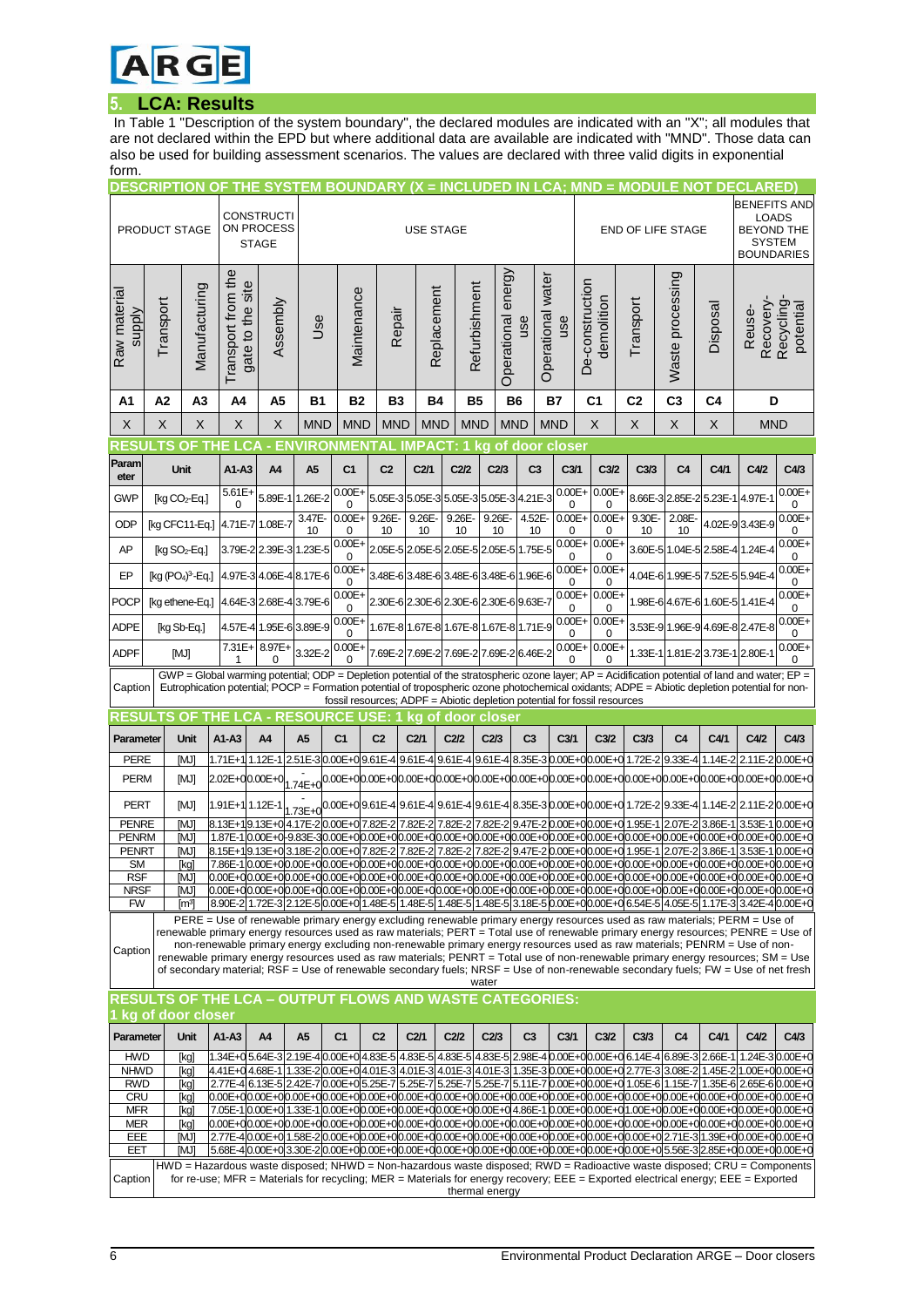

Other end of life scenarios have been calculated in order to build specific end of life scenario at the building level:

- scenario 1: the product is considered to be 100% incinerated
- scenario 2: the product is considered to be 100% landfilled
- scenario 3: the product is considered to be 100% recycled

#### **6. LCA: Interpretation**

This chapter contains an interpretation of the Life Cycle Impact Assessment categories. When expressed as a percentage, the impact refers to its magnitude expressed as a percentage of total product impact across all modules, with the exception of module D.

Production stages (A1 and A3) are the main contributors to all environment indicators, especially for the ADP-elements indicator for A1 phase. Its impacts are mainly due to aluminium and steel extraction and production. A3 impacts come from aluminium and steel losses during the manufacturing of the product. Transport stage A4 has a non-negligible impact for the ODP.

The results are conservative as complying with the composition given in section 2.6.



#### **7. Requisite evidence**

No testing results are required by the PCR part B.

#### **8. References**

#### **ISO 14040**

ISO 14040:2006 - 10, Environmental management – Life cycle assessment – Principles and framework (ISO 14040:2006); German and English version EN ISO 14040:2006

#### **DIN EN ISO 14044**

DIN EN ISO 14044:2006-10, Environmental Management – Life Cycle Assessment Requirements and Instructions (ISO 14044:2006); German and English version EN ISO 14044:2006

#### **CEN/TR 15941**

CEN/TR 15941:2010-03, Sustainability of construction works – Environmental Product Declarations –

Methodology for selection and use of generic data; German version CEN/TR 15941:2010

#### **EN 1154**

EN 1154:1996/AC:2006, Controlled door closing devices – Requirements and test methods

#### **EN 1158**

EN 1158:1996/AC:2006, Door coordinator devices – Requirements and test methods

#### **FD P01-015**

FD P01-015:2006**,** Environmental quality of construction products – Energy and transport data sheet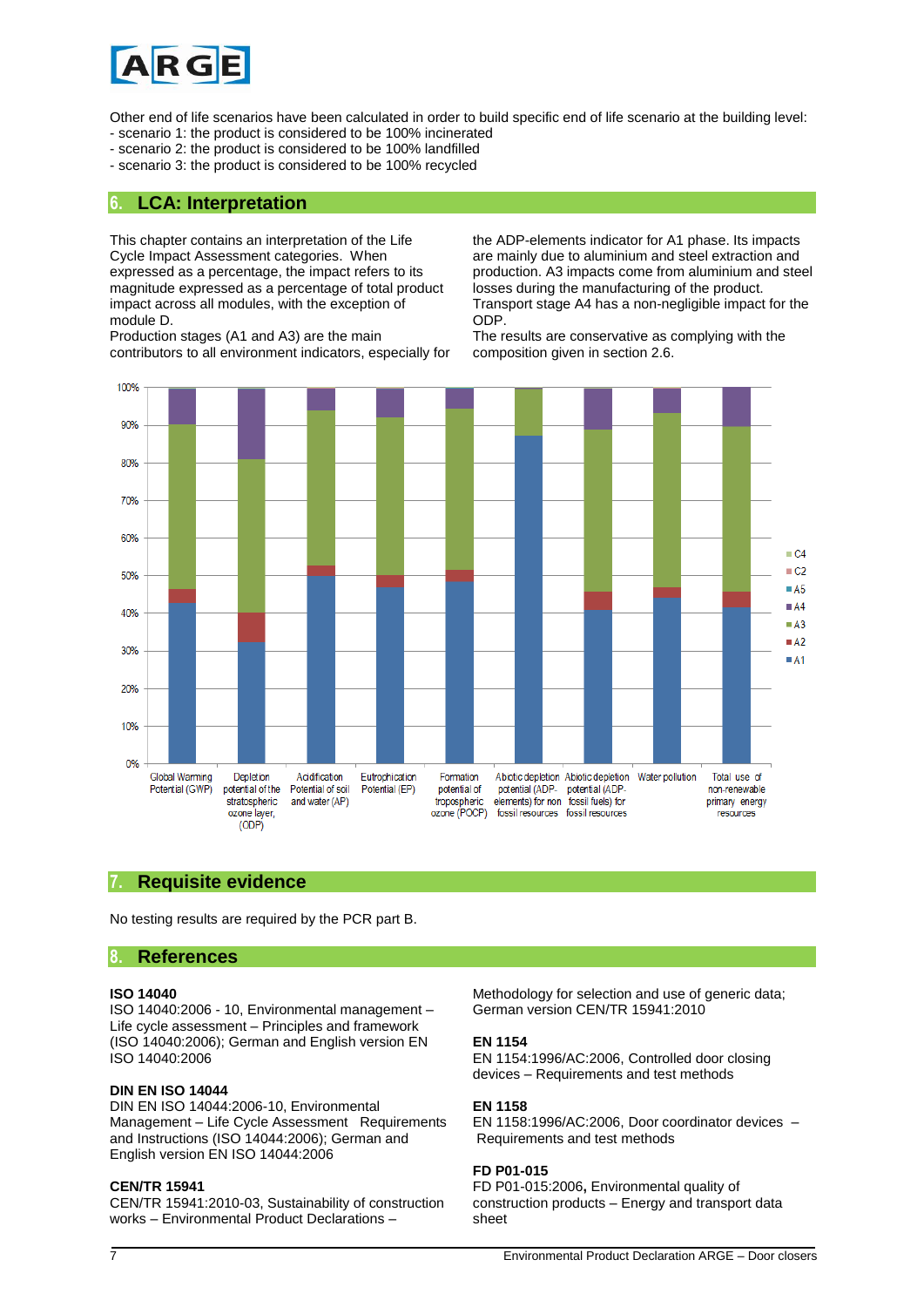

#### **European Waste Code**

epa – European Waste Catalogue and Hazardous Waste List – 01-2002

#### **Ecoinvent 3.1**

Ecoinvent 3.1 – Allocation Recycling database

#### **IBU PCR part A**

Part A: Calculation Rules for the Life Cycle Assessment and Requirements on the Project report, 2016-08

#### **IBU PCR part B**

Part B: Requirements on the EPD for Building Hardware products, 2016-02

#### **Institut Bauen und Umwelt**

Institut Bauen und Umwelt e.V., Berlin(pub.): Generation of Environmental Product Declarations (EPD): [www.ibu-epd.de](http://www.bau-umwelt.de/)

#### **ISO 14025**

DIN EN ISO 14025:2011-10: Environmental labels and declarations — Type III environmental declarations — Principles and procedures

#### **EN 15804**

EN 15804:2012-04+A1 2013: Sustainability of construction works — Environmental Product Declarations — Core rules for the product category of construction products